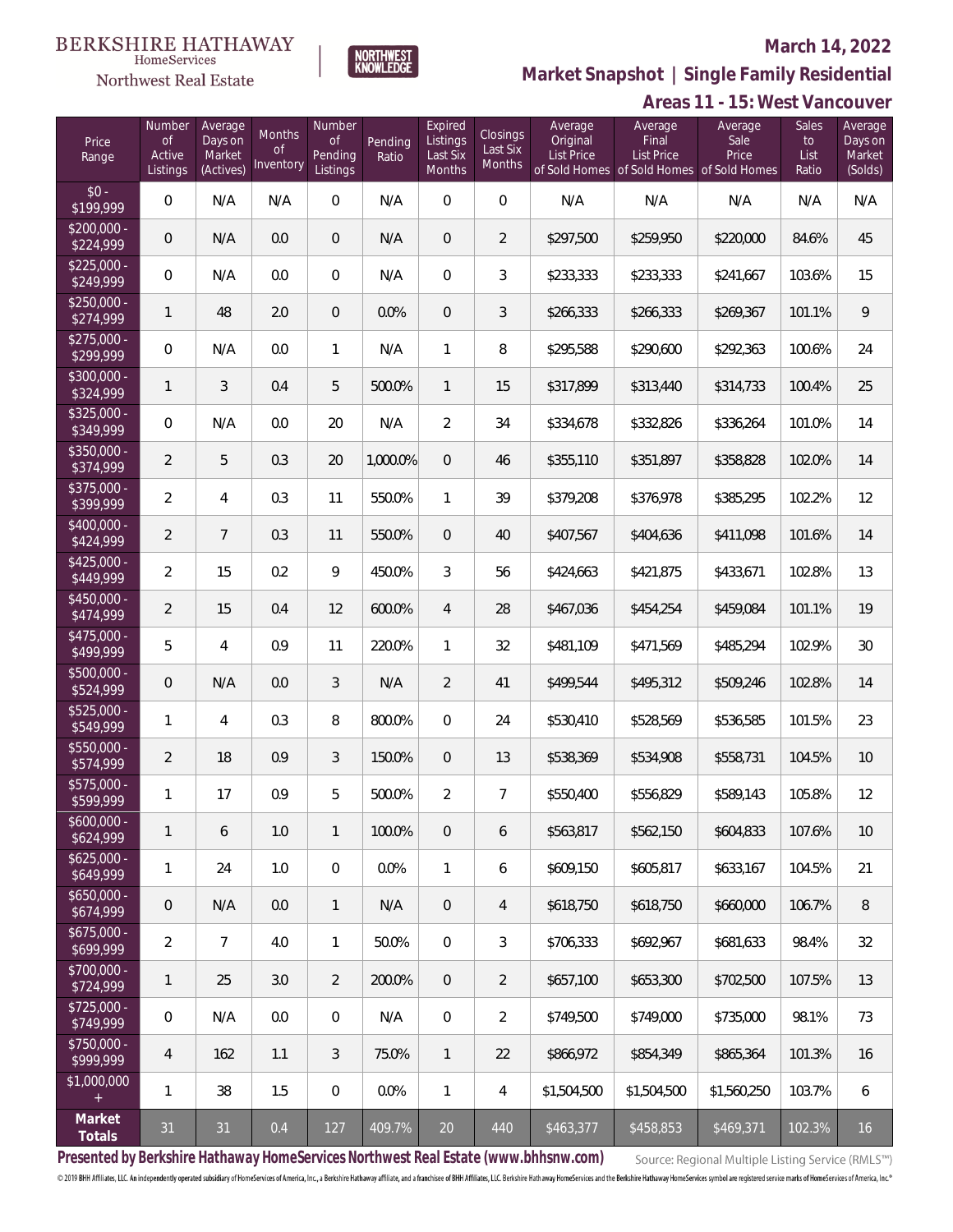## Northwest Real Estate

## **March 14, 2022**



**Areas 20 - 25: East Vancouver Market Snapshot | Single Family Residential**

| Price<br>Range            | Number<br><b>of</b><br>Active<br>Listings | Average<br>Days on<br>Market<br>(Actives) | Months<br><sub>of</sub><br>Inventory | Number<br><b>of</b><br>Pending<br>Listings | Pending<br>Ratio | Expired<br>Listings<br>Last Six<br>Months | Closings<br>Last Six<br>Months | Average<br>Original<br>List Price | Average<br>Final<br><b>List Price</b> | Average<br>Sale<br>Price<br>of Sold Homes of Sold Homes of Sold Homes | Sales<br>to<br>List<br>Ratio | Average<br>Days on<br>Market<br>(Solds) |
|---------------------------|-------------------------------------------|-------------------------------------------|--------------------------------------|--------------------------------------------|------------------|-------------------------------------------|--------------------------------|-----------------------------------|---------------------------------------|-----------------------------------------------------------------------|------------------------------|-----------------------------------------|
| $$0 -$<br>\$249,999       | $\boldsymbol{0}$                          | N/A                                       | 0.0                                  | 0                                          | N/A              | $\overline{0}$                            | $\overline{2}$                 | \$212,450                         | \$212,450                             | \$202,500                                                             | 95.3%                        | 23                                      |
| $$250,000 -$<br>\$274,999 | $\theta$                                  | N/A                                       | N/A                                  | $\mathbf{1}$                               | N/A              | $\overline{0}$                            | $\mathbf 0$                    | N/A                               | N/A                                   | N/A                                                                   | N/A                          | N/A                                     |
| $$275,000 -$<br>\$299,999 | $\mathbf 0$                               | N/A                                       | 0.0                                  | $\mathbf 0$                                | N/A              | $\overline{0}$                            | $\overline{4}$                 | \$307,200                         | \$294,700                             | \$288,875                                                             | 98.0%                        | 12                                      |
| \$300,000 -<br>\$324,999  | $\theta$                                  | N/A                                       | 0.0                                  | $\overline{2}$                             | N/A              | $\overline{0}$                            | 5                              | \$298,000                         | \$296,000                             | \$312,200                                                             | 105.5%                       | 6                                       |
| $$325,000 -$<br>\$349,999 | $\mathbf 0$                               | N/A                                       | 0.0                                  | 3                                          | N/A              | $\overline{0}$                            | 35                             | \$329,353                         | \$329,153                             | \$336,787                                                             | 102.3%                       | 12                                      |
| \$350,000 -<br>\$374,999  | $\mathbf{1}$                              | $\overline{4}$                            | 0.1                                  | 13                                         | 1,300.0%         | $\mathbf{1}$                              | 76                             | \$359,234                         | \$358,506                             | \$364,050                                                             | 101.5%                       | 12                                      |
| \$375,000 -<br>\$399,999  | $\overline{7}$                            | 11                                        | 0.3                                  | 40                                         | 571.4%           | $\overline{2}$                            | 167                            | \$386,981                         | \$383,594                             | \$387,157                                                             | 100.9%                       | 15                                      |
| $$400.000 -$<br>\$424,999 | $\overline{4}$                            | $\overline{4}$                            | 0.2                                  | 41                                         | 1,025.0%         | $\mathbf{1}$                              | 156                            | \$405,166                         | \$402,171                             | \$410,717                                                             | 102.1%                       | 14                                      |
| $$425.000 -$<br>\$449,999 | 12                                        | 9                                         | 0.5                                  | 46                                         | 383.3%           | 4                                         | 143                            | \$428,660                         | \$425,911                             | \$434,547                                                             | 102.0%                       | 14                                      |
| $$450.000 -$<br>\$474,999 | 4                                         | 12                                        | 0.2                                  | 33                                         | 825.0%           | $\overline{0}$                            | 97                             | \$447,659                         | \$445,932                             | \$459,960                                                             | 103.1%                       | 10                                      |
| $$475.000 -$<br>\$499,999 | 8                                         | 8                                         | 0.6                                  | 10                                         | 125.0%           | $\mathbf{1}$                              | 76                             | \$474,561                         | \$474,355                             | \$484,311                                                             | 102.1%                       | 20                                      |
| \$500,000 -<br>\$524,999  | 1                                         | 3                                         | 0.1                                  | 8                                          | 800.0%           | 5                                         | 51                             | \$497,936                         | \$498,819                             | \$509,622                                                             | 102.2%                       | 15                                      |
| $$525,000 -$<br>\$549,999 | 9                                         | 11                                        | 1.2                                  | 8                                          | 88.9%            | $\mathbf{1}$                              | 46                             | \$523,891                         | \$522,337                             | \$535,274                                                             | 102.5%                       | 17                                      |
| \$550,000 -<br>\$574,999  | 3                                         | 31                                        | 0.5                                  | 5                                          | 166.7%           | $\overline{2}$                            | 37                             | \$547,849                         | \$545,419                             | \$559,188                                                             | 102.5%                       | 11                                      |
| \$575,000 -<br>\$599,999  | $\boldsymbol{0}$                          | N/A                                       | 0.0                                  | 11                                         | N/A              | $\overline{2}$                            | 23                             | \$570,619                         | \$566,837                             | \$584,997                                                             | 103.2%                       | 12                                      |
| $$600,000 -$<br>\$624,999 | $\overline{2}$                            | 228                                       | 0.4                                  | 3                                          | 150.0%           | $\overline{0}$                            | 27                             | \$586,907                         | \$593,497                             | \$609,986                                                             | 102.8%                       | 14                                      |
| $$625,000 -$<br>\$649,999 | $\overline{2}$                            | 14                                        | $1.0\,$                              | 3                                          | 150.0%           | 1                                         | 12                             | \$642,858                         | \$623,192                             | \$635,440                                                             | 102.0%                       | 30                                      |
| $$650,000 -$<br>\$674,999 | $\theta$                                  | N/A                                       | 0.0                                  | 3                                          | N/A              | $\overline{0}$                            | 14                             | \$635,043                         | \$645,710                             | \$658,224                                                             | 101.9%                       | 22                                      |
| $$675,000 -$<br>\$699,999 | $\sqrt{2}$                                | 82                                        | 1.7                                  | 3                                          | 150.0%           | $\overline{0}$                            | $\overline{7}$                 | \$691,986                         | \$689,114                             | \$689,571                                                             | 100.1%                       | 14                                      |
| \$700,000 -<br>\$724,999  | $\mathbf{1}$                              | 143                                       | 0.9                                  | $\mathbf 0$                                | 0.0%             | $\overline{0}$                            | $\overline{7}$                 | \$689,735                         | \$686,321                             | \$705,571                                                             | 102.8%                       | 20                                      |
| $$725,000 -$<br>\$749,999 | $\overline{4}$                            | 94                                        | 3.0                                  | 4                                          | 100.0%           | $\overline{0}$                            | 8                              | \$742,450                         | \$740,417                             | \$734,692                                                             | 99.2%                        | 33                                      |
| \$750,000 -<br>\$799,999  | $\theta$                                  | N/A                                       | 0.0                                  | 6                                          | N/A              | $\overline{2}$                            | 3                              | \$696,967                         | \$734,909                             | \$766,943                                                             | 104.4%                       | 32                                      |
| \$800,000 -<br>\$899,999  | $\overline{2}$                            | 11                                        | 1.0                                  | 3                                          | 150.0%           | $\overline{2}$                            | 12                             | \$856,483                         | \$838,725                             | \$852,608                                                             | 101.7%                       | 39                                      |
| $$900,000 -$<br>\$999,999 | $\overline{2}$                            | 78                                        | 1.7                                  | $\mathbf{1}$                               | 50.0%            | $\mathbf{0}$                              | $\overline{7}$                 | \$941,821                         | \$939,114                             | \$940,786                                                             | 100.2%                       | 29                                      |
| \$1,000,000<br>$+$        | $\overline{7}$                            | 89                                        | 4.2                                  | 5                                          | 71.4%            | 5                                         | 10                             | \$1,804,500                       | \$1,683,000                           | \$1,632,201                                                           | 97.0%                        | 50                                      |
| Market<br>Totals          | 71                                        | 35                                        | 0.4                                  | 252                                        | 354.9%           | 29                                        | 1025                           | \$466,878                         | \$463,720                             | \$472,214                                                             | 101.8%                       | 15 <sup>2</sup>                         |

**Presented by Berkshire Hathaway HomeServices Northwest Real Estate (www.bhhsnw.com)**

Source: Regional Multiple Listing Service (RMLS™)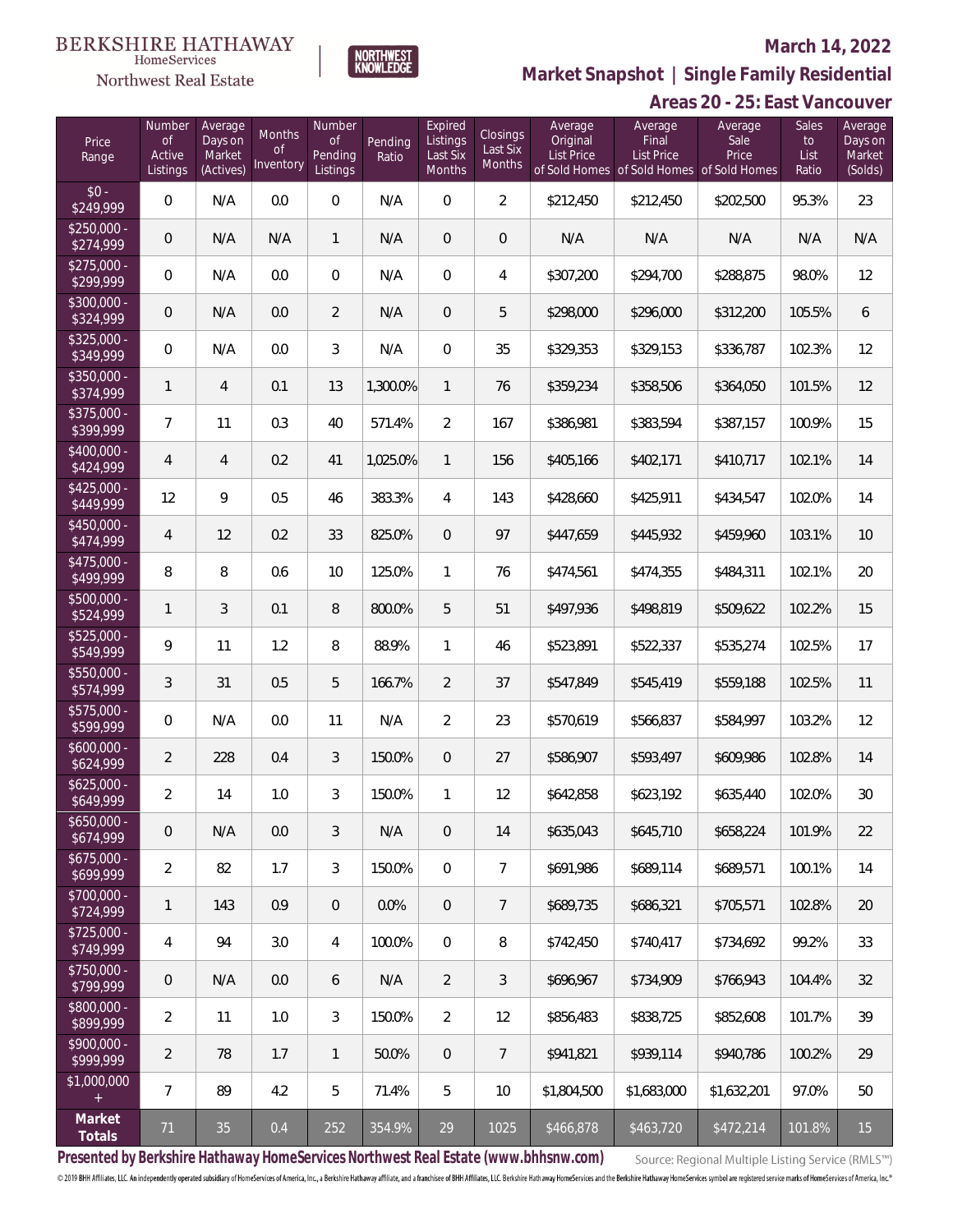



## **March 14, 2022**

**Market Snapshot | Single Family Residential**

## Areas 26 - 27: Fisher's Landing, NE Vancouver

| Price<br>Range            | Number<br><b>of</b><br>Active<br>Listings | Average<br>Days on<br>Market<br>(Actives) | Months<br><sub>of</sub><br>Inventory | Number<br><b>of</b><br>Pending<br>Listings | Pending<br>Ratio | Expired<br>Listings<br>Last Six<br><b>Months</b> | Closings<br>Last Six<br>Months | Average<br>Original<br>List Price | Average<br>Final<br><b>List Price</b><br>of Sold Homes of Sold Homes of Sold Homes | Average<br>Sale<br>Price | <b>Sales</b><br>to<br>List<br>Ratio | Average<br>Days on<br>Market<br>(Solds) |
|---------------------------|-------------------------------------------|-------------------------------------------|--------------------------------------|--------------------------------------------|------------------|--------------------------------------------------|--------------------------------|-----------------------------------|------------------------------------------------------------------------------------|--------------------------|-------------------------------------|-----------------------------------------|
| $$0 -$<br>\$249,999       | $\Omega$                                  | N/A                                       | N/A                                  | $\Omega$                                   | N/A              | $\Omega$                                         | 0                              | N/A                               | N/A                                                                                | N/A                      | N/A                                 | N/A                                     |
| $$250,000 -$<br>\$299,999 | $\overline{0}$                            | N/A                                       | N/A                                  | $\overline{0}$                             | N/A              | $\Omega$                                         | $\overline{0}$                 | N/A                               | N/A                                                                                | N/A                      | N/A                                 | N/A                                     |
| \$300,000 -<br>\$324,999  | $\overline{0}$                            | N/A                                       | N/A                                  | $\overline{0}$                             | N/A              | $\Omega$                                         | $\overline{0}$                 | N/A                               | N/A                                                                                | N/A                      | N/A                                 | N/A                                     |
| \$325,000 -<br>\$349,999  | $\overline{0}$                            | N/A                                       | N/A                                  | $\overline{0}$                             | N/A              | $\overline{0}$                                   | $\overline{0}$                 | N/A                               | N/A                                                                                | N/A                      | N/A                                 | N/A                                     |
| \$350,000 -<br>\$374,999  | $\overline{0}$                            | N/A                                       | 0.0                                  | $\overline{0}$                             | N/A              | $\overline{0}$                                   | 5                              | \$363,996                         | \$366,282                                                                          | \$366,282                | 100.0%                              | 10                                      |
| \$375,000 -<br>\$399,999  | $\mathbf{1}$                              | 3                                         | 0.3                                  | $\mathbf{1}$                               | 100.0%           | $\Omega$                                         | 18                             | \$383,986                         | \$382,155                                                                          | \$383,231                | 100.3%                              | 9                                       |
| \$400,000 -<br>\$424,999  | $\overline{0}$                            | N/A                                       | 0.0                                  | 4                                          | N/A              | 3                                                | 12                             | \$414,691                         | \$417,510                                                                          | \$415,844                | 99.6%                               | 22                                      |
| $$425,000 -$<br>\$449,999 | 6                                         | 40                                        | 1.2                                  | 6                                          | 100.0%           | $\overline{4}$                                   | 29                             | \$431,410                         | \$431,831                                                                          | \$439,925                | 101.9%                              | 18                                      |
| $$450,000 -$<br>\$474,999 | 6                                         | 21                                        | 1.2                                  | 3                                          | 50.0%            | 3                                                | 30                             | \$456,753                         | \$452,450                                                                          | \$461,107                | 101.9%                              | 28                                      |
| $$475,000 -$<br>\$499,999 | $\overline{4}$                            | 22                                        | 0.8                                  | $\overline{4}$                             | 100.0%           | $\mathbf{1}$                                     | 30                             | \$482,300                         | \$478,077                                                                          | \$487,375                | 101.9%                              | 17                                      |
| \$500,000 -<br>\$524,999  | $\overline{0}$                            | N/A                                       | 0.0                                  | $\overline{2}$                             | N/A              | $\Omega$                                         | 13                             | \$508,382                         | \$499,143                                                                          | \$508,069                | 101.8%                              | 17                                      |
| \$525,000 -<br>\$549,999  | $\overline{0}$                            | N/A                                       | 0.0                                  | $\overline{4}$                             | N/A              | $\overline{2}$                                   | 21                             | \$524,948                         | \$522,742                                                                          | \$533,314                | 102.0%                              | 15                                      |
| \$550,000 -<br>\$574,999  | $\mathbf{1}$                              | 4                                         | 0.3                                  | $\mathbf{1}$                               | 100.0%           | $\overline{2}$                                   | 19                             | \$551,400                         | \$549,432                                                                          | \$558,858                | 101.7%                              | 12                                      |
| \$575,000 -<br>\$599,999  | 3                                         | 5                                         | 0.9                                  | 9                                          | 300.0%           | 3                                                | 20                             | \$577,114                         | \$575,444                                                                          | \$583,105                | 101.3%                              | 23                                      |
| $$600,000 -$<br>\$624,999 | 0                                         | N/A                                       | 0.0                                  | 0                                          | N/A              | $\mathbf{1}$                                     | 8                              | \$574,085                         | \$573,585                                                                          | \$609,598                | 106.3%                              | 11                                      |
| $$625,000 -$<br>\$649,999 | $\mathbf{1}$                              | 32                                        | 0.6                                  | $\overline{0}$                             | 0.0%             | $\overline{0}$                                   | 10                             | \$617,670                         | \$614,820                                                                          | \$634,380                | 103.2%                              | 24                                      |
| $$650,000 -$<br>\$674,999 | 0                                         | N/A                                       | 0.0                                  | $\overline{2}$                             | N/A              | 0                                                | $\overline{7}$                 | \$649,543                         | \$660,063                                                                          | \$661,063                | 100.2%                              | 16                                      |
| $$675,000 -$<br>\$699,999 | $\mathsf{O}\xspace$                       | N/A                                       | 0.0                                  | $\overline{2}$                             | N/A              | $\theta$                                         | 8                              | \$675,950                         | \$682,957                                                                          | \$688,369                | 100.8%                              | 36                                      |
| \$700,000 -<br>\$724,999  | $\boldsymbol{0}$                          | N/A                                       | 0.0                                  | $\overline{2}$                             | N/A              | $\mathbf 0$                                      | 8                              | \$667,975                         | \$701,822                                                                          | \$711,410                | 101.4%                              | 44                                      |
| $$725,000 -$<br>\$749,999 | 1                                         | 12                                        | 3.0                                  | $\overline{0}$                             | 0.0%             | $\overline{0}$                                   | $\overline{2}$                 | \$722,450                         | \$722,450                                                                          | \$725,000                | 100.4%                              | $\overline{7}$                          |
| $$750,000 -$<br>\$774,999 | 1                                         | $\overline{4}$                            | 1.5                                  | $\mathbf{0}$                               | 0.0%             | $\overline{0}$                                   | 4                              | \$703,823                         | \$749,241                                                                          | \$755,491                | 100.8%                              | 55                                      |
| $$775,000 -$<br>\$799,999 | 0                                         | N/A                                       | 0.0                                  | $\overline{0}$                             | N/A              | $\mathbf{1}$                                     | 8                              | \$719,337                         | \$778,049                                                                          | \$792,668                | 101.9%                              | 102                                     |
| \$800,000 -<br>\$849,999  | $\overline{2}$                            | 33                                        | 4.0                                  | $\mathfrak{Z}$                             | 150.0%           | $\mathbf{0}$                                     | $\mathfrak{Z}$                 | \$784,967                         | \$784,967                                                                          | \$830,056                | 105.7%                              | $\overline{7}$                          |
| \$850,000 -<br>\$899,999  | $\mathbf{1}$                              | 34                                        | 2.0                                  | 5                                          | 500.0%           | $\mathbf 0$                                      | 3                              | \$798,918                         | \$859,751                                                                          | \$859,751                | 100.0%                              | 10                                      |
| \$900,000<br>$+$          | $\mathbf{1}$                              | 150                                       | 0.4                                  | 8                                          | 800.0%           | 5                                                | 17                             | \$1,314,141                       | \$1,298,951                                                                        | \$1,279,890              | 98.5%                               | 66                                      |
| Market<br>Totals          | 28                                        | 28                                        | 0.6                                  | 56                                         | 200.0%           | 25                                               | 275                            | \$571,697                         | \$573,425                                                                          | \$580,742                | 101.3%                              | 25                                      |

**Presented by Berkshire Hathaway HomeServices Northwest Real Estate (www.bhhsnw.com)**

Source: Regional Multiple Listing Service (RMLS™)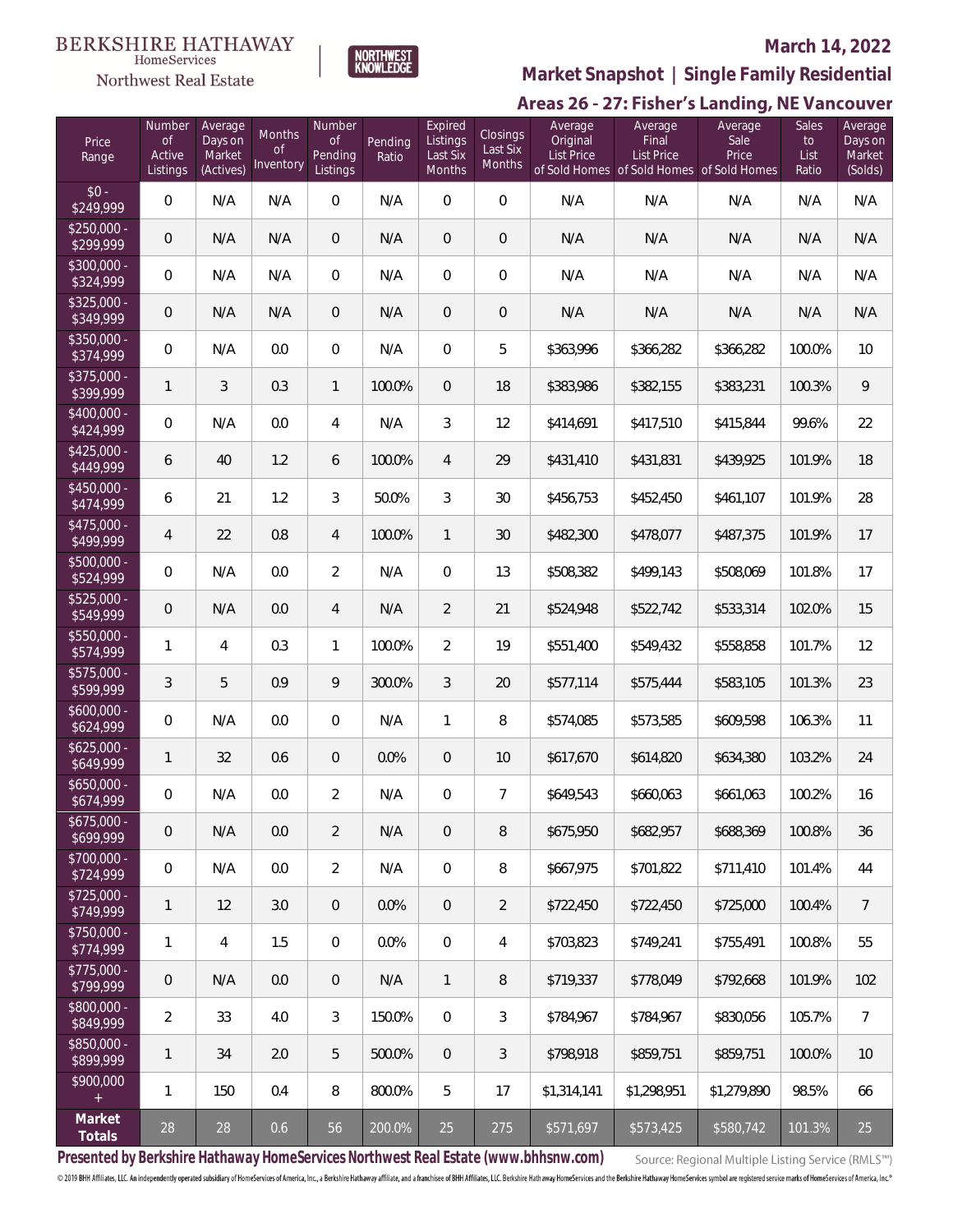#### **BERKSHIRE HATHAWAY** HomeServices Northwest Real Estate



## **March 14, 2022**

## **Areas 31, 63, 64, 65, 66, 71, 72: Rural Clark County Market Snapshot | Single Family Residential**

| Price<br>Range            | Number<br>$\mathop{\rm of}$<br>Active<br>Listings | Average<br>Days on<br>Market<br>(Actives) | Months<br><sub>of</sub><br>Inventory | Number<br><b>of</b><br>Pending<br>Listings | Pending<br>Ratio | Expired<br>Listings<br>Last Six<br><b>Months</b> | Closings<br>Last Six<br>Months | Average<br>Original<br><b>List Price</b> | Average<br>Final<br><b>List Price</b><br>of Sold Homes of Sold Homes of Sold Homes | Average<br>Sale<br>Price | Sales<br>to<br>List<br>Ratio | Average<br>Days on<br>Market<br>(Solds) |
|---------------------------|---------------------------------------------------|-------------------------------------------|--------------------------------------|--------------------------------------------|------------------|--------------------------------------------------|--------------------------------|------------------------------------------|------------------------------------------------------------------------------------|--------------------------|------------------------------|-----------------------------------------|
| $$0 -$<br>\$249,999       | $\mathbf{1}$                                      | 163                                       | 3.0                                  | 0                                          | $0.0\%$          | $\Omega$                                         | $\overline{2}$                 | \$207,500                                | \$195,000                                                                          | \$182,500                | 93.6%                        | 16                                      |
| $$250.000 -$<br>\$274,999 | $\theta$                                          | N/A                                       | 0.0                                  | $\overline{0}$                             | N/A              | $\overline{0}$                                   | $\mathbf{1}$                   | \$299,000                                | \$295,000                                                                          | \$270,000                | 91.5%                        | 84                                      |
| $$275,000 -$<br>\$299,999 | $\mathbf{0}$                                      | N/A                                       | N/A                                  | $\overline{0}$                             | N/A              | $\overline{0}$                                   | $\mathbf 0$                    | N/A                                      | N/A                                                                                | N/A                      | N/A                          | N/A                                     |
| \$300,000 -<br>\$324,999  | $\overline{0}$                                    | N/A                                       | 0.0                                  | $\overline{0}$                             | N/A              | $\mathbf{1}$                                     | $\overline{2}$                 | \$354,950                                | \$337,500                                                                          | \$315,300                | 93.4%                        | 61                                      |
| \$325,000 -<br>\$349,999  | $\overline{0}$                                    | N/A                                       | 0.0                                  | $\overline{0}$                             | N/A              | $\overline{0}$                                   | $\overline{4}$                 | \$343,700                                | \$338,700                                                                          | \$338,625                | 100.0%                       | 30                                      |
| \$350,000 -<br>\$374,999  | $\overline{2}$                                    | 8                                         | 4.0                                  | $\overline{2}$                             | 100.0%           | $\overline{0}$                                   | 3                              | \$369,967                                | \$369,967                                                                          | \$364,233                | 98.5%                        | $\overline{7}$                          |
| \$375,000 -<br>\$399,999  | $\overline{2}$                                    | 4                                         | 1.2                                  | $\overline{2}$                             | 100.0%           | $\mathbf{1}$                                     | 10                             | \$396,960                                | \$386,580                                                                          | \$385,100                | 99.6%                        | 31                                      |
| \$400,000 -<br>\$424,999  | $\mathbf{1}$                                      | $\overline{4}$                            | 1.2                                  | $\overline{0}$                             | 0.0%             | $\mathbf{0}$                                     | 5                              | \$404,400                                | \$398,600                                                                          | \$408,400                | 102.5%                       | 17                                      |
| \$425,000 -<br>\$449,999  | $\overline{0}$                                    | N/A                                       | 0.0                                  | 4                                          | N/A              | $\overline{0}$                                   | 6                              | \$434,950                                | \$431,617                                                                          | \$430,833                | 99.8%                        | 6                                       |
| \$450,000 -<br>\$474,999  | $\overline{2}$                                    | $\overline{4}$                            | 2.0                                  | $\overline{0}$                             | 0.0%             | 0                                                | 6                              | \$459,000                                | \$466,083                                                                          | \$460,833                | 98.9%                        | 8                                       |
| $$475,000 -$<br>\$499,999 | 1                                                 | 4                                         | 0.9                                  | $\mathbf{1}$                               | 100.0%           | $\Omega$                                         | $\overline{7}$                 | \$474,114                                | \$474,114                                                                          | \$490,200                | 103.4%                       | 4                                       |
| \$500,000 -<br>\$524,999  | $\overline{0}$                                    | N/A                                       | 0.0                                  | $\overline{0}$                             | N/A              | $\mathbf{0}$                                     | $7\overline{ }$                | \$494,957                                | \$500,671                                                                          | \$510,986                | 102.1%                       | 52                                      |
| $$525,000 -$<br>\$549,999 | $\mathbf{0}$                                      | N/A                                       | 0.0                                  | 4                                          | N/A              | $\Omega$                                         | 12                             | \$570,650                                | \$542,392                                                                          | \$537,242                | 99.1%                        | 29                                      |
| \$550,000 -<br>\$574,999  | $\overline{0}$                                    | N/A                                       | 0.0                                  | $\overline{0}$                             | N/A              | $\overline{0}$                                   | 5                              | \$598,800                                | \$534,800                                                                          | \$552,000                | 103.2%                       | 11                                      |
| $$575,000 -$<br>\$599,999 | $\mathbf{1}$                                      | 4                                         | 1.2                                  | $\mathbf{1}$                               | 100.0%           | $\Omega$                                         | 5                              | \$591,580                                | \$588,380                                                                          | \$586,400                | 99.7%                        | 32                                      |
| $$600,000 -$<br>\$624,999 | $\theta$                                          | N/A                                       | 0.0                                  | $\mathbf{1}$                               | N/A              | $\mathbf{0}$                                     | $\mathbf{1}$                   | \$650,000                                | \$599,000                                                                          | \$608,000                | 101.5%                       | 31                                      |
| $$625,000 -$<br>\$649,999 | 1                                                 | 4                                         | 0.8                                  | 0                                          | 0.0%             | $\mathbf{0}$                                     | 8                              | \$651,000                                | \$638,100                                                                          | \$634,488                | 99.4%                        | 29                                      |
| $$650,000 -$<br>\$674,999 | $\theta$                                          | N/A                                       | 0.0                                  | $\mathsf{O}\xspace$                        | N/A              | $\overline{2}$                                   | 6                              | \$660,467                                | \$656,300                                                                          | \$656,500                | 100.0%                       | 18                                      |
| $$675,000 -$<br>\$699,999 | $\mathbf{1}$                                      | 5                                         | 1.5                                  | $\overline{2}$                             | 200.0%           | $\mathbf{1}$                                     | 4                              | \$734,700                                | \$713,475                                                                          | \$680,000                | 95.3%                        | 51                                      |
| \$700,000 -<br>\$749,999  | $\mathbf 0$                                       | N/A                                       | 0.0                                  | $\overline{2}$                             | N/A              | 1                                                | 13                             | \$739,946                                | \$724,485                                                                          | \$723,692                | 99.9%                        | 45                                      |
| $$750,000 -$<br>\$799,999 | $\mathbf{1}$                                      | 13                                        | 0.9                                  | $\boldsymbol{0}$                           | 0.0%             | $\mathbf 0$                                      | $\overline{7}$                 | \$769,257                                | \$755,686                                                                          | \$767,000                | 101.5%                       | 57                                      |
| \$800,000 -<br>\$849,999  | $\overline{2}$                                    | $\, 8$                                    | 2.0                                  | $\overline{0}$                             | 0.0%             | 1                                                | 6                              | \$826,383                                | \$815,883                                                                          | \$823,167                | 100.9%                       | 35                                      |
| \$850,000 -<br>\$899,999  | $\overline{2}$                                    | 15                                        | 2.4                                  | $\overline{2}$                             | 100.0%           | $\mathbf 0$                                      | 5                              | \$876,780                                | \$866,780                                                                          | \$871,780                | 100.6%                       | 21                                      |
| \$900,000 -<br>\$999,999  | $\mathfrak{Z}$                                    | 45                                        | 2.3                                  | $\overline{0}$                             | 0.0%             | $\mathbf{1}$                                     | 8                              | \$997,475                                | \$944,112                                                                          | \$948,750                | 100.5%                       | 33                                      |
| \$1,000,000<br>$+$        | $\overline{2}$                                    | 36                                        | 0.8                                  | $\mathfrak{Z}$                             | 150.0%           | 3                                                | 15                             | \$1,607,590                              | \$1,598,000                                                                        | \$1,559,300              | 97.6%                        | 48                                      |
| Market<br>Totals          | 22                                                | 22                                        | 0.9                                  | 24                                         | 109.1%           | 11                                               | 148                            | \$703,018                                | \$689,010                                                                          | \$685,813                | 99.5%                        | 32                                      |

**Presented by Berkshire Hathaway HomeServices Northwest Real Estate (www.bhhsnw.com)**

Source: Regional Multiple Listing Service (RMLS™)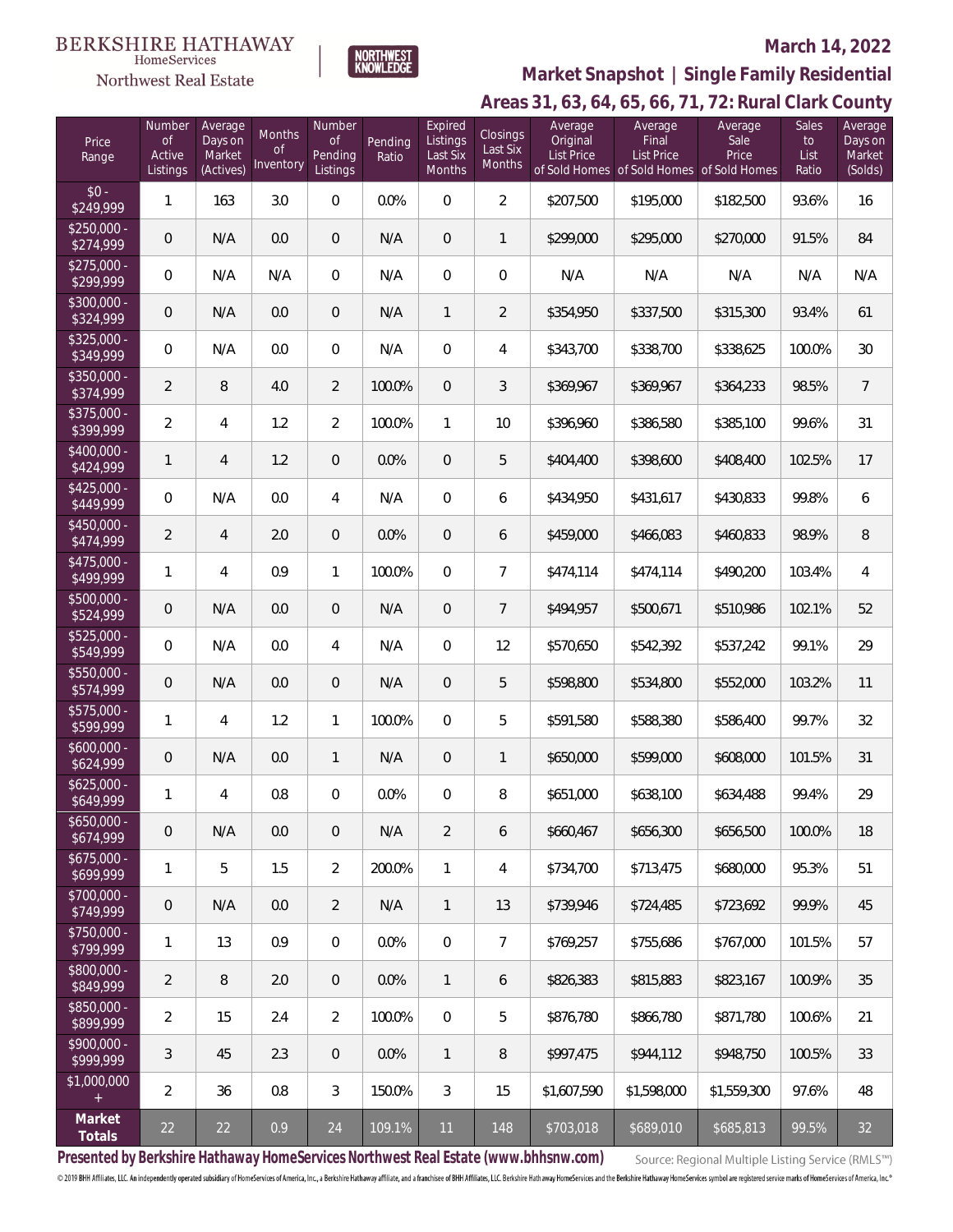## Northwest Real Estate

### **March 14, 2022**



**Market Snapshot | Single Family Residential**

## **Area 32: Camas**

| Price<br>Range                | Number<br><b>of</b><br>Active<br>Listings | Average<br>Days on<br>Market<br>(Actives) | Months<br>of<br>Inventory | Number<br>of<br>Pending<br>Listings | Pending<br>Ratio | Expired<br>Listings<br>Last Six<br>Months | Closings<br>Last Six<br>Months | Average<br>Original<br>List Price | Average<br>Final<br>List Price | Average<br>Sale<br>Price<br>of Sold Homes of Sold Homes of Sold Homes | Sales<br>to<br>List<br>Ratio | Average<br>Days on<br>Market<br>(Solds) |
|-------------------------------|-------------------------------------------|-------------------------------------------|---------------------------|-------------------------------------|------------------|-------------------------------------------|--------------------------------|-----------------------------------|--------------------------------|-----------------------------------------------------------------------|------------------------------|-----------------------------------------|
| $$0 -$<br>\$299,999           | $\mathbf 0$                               | N/A                                       | 0.0                       | $\mathbf 0$                         | N/A              | $\mathbf{1}$                              | 5                              | \$432,800                         | \$417,800                      | \$275,400                                                             | 65.9%                        | 68                                      |
| $$300,000 -$<br>\$324,999     | $\mathbf 0$                               | N/A                                       | 0.0                       | $\mathbf{0}$                        | N/A              | $\mathbf 0$                               | $\overline{2}$                 | \$299,900                         | \$314,900                      | \$317,500                                                             | 100.8%                       | 25                                      |
| $$325,000 -$<br>\$349,999     | $\mathbf{1}$                              | $\mathbf{1}$                              | 3.0                       | $\overline{0}$                      | 0.0%             | $\overline{0}$                            | $\overline{2}$                 | \$357,500                         | \$337,000                      | \$332,500                                                             | 98.7%                        | 25                                      |
| $$350,000 -$<br>\$374,999     | $\overline{0}$                            | N/A                                       | 0.0                       | $\mathbf{0}$                        | N/A              | $\sqrt{a}$                                | 3                              | \$378,000                         | \$363,333                      | \$362,833                                                             | 99.9%                        | 11                                      |
| $$375,000 -$<br>\$399,999     | $\mathbf 0$                               | N/A                                       | 0.0                       | $\overline{2}$                      | N/A              | $\overline{0}$                            | 8                              | \$397,475                         | \$384,988                      | \$383,912                                                             | 99.7%                        | 21                                      |
| $$400,000 -$<br>\$424,999     | $\overline{0}$                            | N/A                                       | 0.0                       | $\mathbf{1}$                        | N/A              | $\mathbf{1}$                              | 5                              | \$414,580                         | \$414,580                      | \$414,000                                                             | 99.9%                        | $\overline{4}$                          |
| $$425,000 -$<br>\$449,999     | 0                                         | N/A                                       | 0.0                       | $\overline{2}$                      | N/A              | $\mathbf 0$                               | 5                              | \$461,400                         | \$446,600                      | \$437,300                                                             | 97.9%                        | 54                                      |
| $$450,000 -$<br>\$474,999     | $\mathbf 0$                               | N/A                                       | 0.0                       | $\overline{0}$                      | N/A              | $\overline{0}$                            | 14                             | \$445,929                         | \$446,964                      | \$458,779                                                             | 102.6%                       | 14                                      |
| $$475,000 -$<br>\$499,999     | $\mathbf{1}$                              | 206                                       | 0.5                       | $\mathbf{1}$                        | 100.0%           | $\overline{0}$                            | 12                             | \$459,591                         | \$462,099                      | \$483,867                                                             | 104.7%                       | 19                                      |
| $$500,000 -$<br>\$524,999     | $\mathbf 0$                               | N/A                                       | 0.0                       | $\mathfrak{Z}$                      | N/A              | $\sqrt{a}$                                | $\overline{7}$                 | \$492,543                         | \$492,543                      | \$509,286                                                             | 103.4%                       | $\overline{7}$                          |
| $$525,000 -$<br>\$549,999     | $\mathbf 0$                               | N/A                                       | 0.0                       | $\mathbf{1}$                        | N/A              | $\overline{0}$                            | 13                             | \$519,431                         | \$526,238                      | \$533,800                                                             | 101.4%                       | 13                                      |
| $$550,000 -$<br>\$574,999     | $\mathbf 0$                               | N/A                                       | 0.0                       | $\overline{2}$                      | N/A              | $\overline{0}$                            | 15                             | \$551,067                         | \$551,307                      | \$560,867                                                             | 101.7%                       | 5                                       |
| $$575,000 -$<br>\$599,999     | 0                                         | N/A                                       | 0.0                       | 5                                   | N/A              | $\overline{0}$                            | 12                             | \$579,175                         | \$588,767                      | \$590,621                                                             | 100.3%                       | 18                                      |
| $$600,000 -$<br>\$624,999     | $\mathbf 0$                               | N/A                                       | 0.0                       | $\overline{0}$                      | N/A              | $\sqrt{a}$                                | 19                             | \$587,769                         | \$590,554                      | \$610,676                                                             | 103.4%                       | 21                                      |
| $$625,000 -$<br>\$649,999     | 0                                         | N/A                                       | 0.0                       | 5                                   | N/A              | $\overline{0}$                            | 16                             | \$621,934                         | \$622,784                      | \$635,427                                                             | 102.0%                       | 12                                      |
| $$650,000 -$<br>\$674,999     | $\mathbf{1}$                              | 22                                        | 0.4                       | 6                                   | 600.0%           | $\overline{0}$                            | 15                             | \$647,273                         | \$644,533                      | \$656,483                                                             | 101.9%                       | 15                                      |
| $$675,000 -$<br>\$699,999     | 0                                         | N/A                                       | 0.0                       | 6                                   | N/A              | $\mathbf{1}$                              | 14                             | \$658,803                         | \$660,025                      | \$682,910                                                             | 103.5%                       | 14                                      |
| \$700,000 -<br>\$749,999      | $\overline{7}$                            | 51                                        | 2.1                       | 6                                   | 85.7%            | $\mathbf 0$                               | 20                             | \$731,780                         | \$715,800                      | \$722,700                                                             | 101.0%                       | $20\,$                                  |
| \$750,000 -<br>\$799,999      | $\mathbf 0$                               | N/A                                       | $0.0\,$                   | 11                                  | N/A              | $\mathbf{1}$                              | 14                             | \$760,371                         | \$753,014                      | \$778,186                                                             | 103.3%                       | 16                                      |
| \$800,000 -<br>\$849,999      | $\mathbf{1}$                              | 4                                         | 0.3                       | 5                                   | 500.0%           | 3                                         | 20                             | \$836,982                         | \$821,877                      | \$823,087                                                             | 100.1%                       | 24                                      |
| \$850,000 -<br>\$899,999      | 0                                         | N/A                                       | $0.0\,$                   | 3                                   | N/A              | $\mathbf 0$                               | 16                             | \$840,448                         | \$846,956                      | \$866,971                                                             | 102.4%                       | 71                                      |
| \$900,000 -<br>\$999,999      | $\mathbf{1}$                              | 322                                       | 0.2                       | 8                                   | 800.0%           | $\overline{2}$                            | 31                             | \$939,540                         | \$933,898                      | \$946,269                                                             | 101.3%                       | 27                                      |
| \$1,000,000 -<br>\$1,249,999  | $\overline{2}$                            | 37                                        | 0.4                       | 16                                  | 800.0%           | 3                                         | 29                             | \$1,114,805                       | \$1,110,653                    | \$1,127,107                                                           | 101.5%                       | 27                                      |
| $$1,250,000 -$<br>\$1,499,999 | $\overline{2}$                            | 15                                        | 1.1                       | 9                                   | 450.0%           | $\sqrt{0}$                                | 11                             | \$1,384,718                       | \$1,361,991                    | \$1,350,545                                                           | 99.2%                        | 31                                      |
| \$1,500,000<br>$^{+}$         | 3                                         | 146                                       | 2.0                       | 3                                   | 100.0%           | 5                                         | $\overline{9}$                 | \$2,228,333                       | \$2,306,111                    | \$2,188,000                                                           | 94.9%                        | 78                                      |
| Market<br>Totals              | 19                                        | 76                                        | $0.4\,$                   | 95                                  | 500.0%           | 17                                        | 317                            | \$762,169                         | \$760,669                      | \$765,790                                                             | 100.7%                       | 25                                      |

**Presented by Berkshire Hathaway HomeServices Northwest Real Estate (www.bhhsnw.com)**

Source: Regional Multiple Listing Service (RMLS™)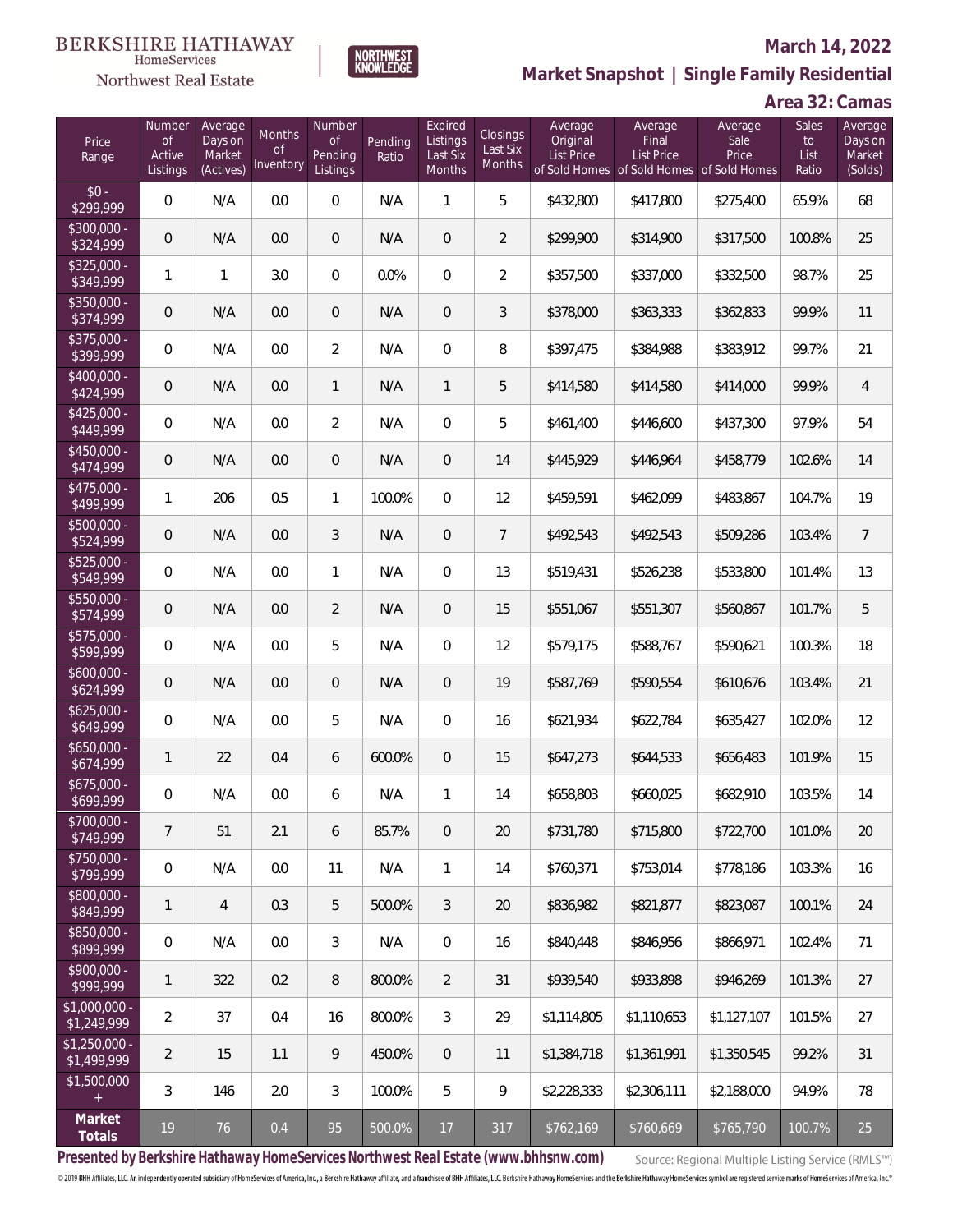## Northwest Real Estate

## **March 14, 2022**



|                           |                                    |                                           |                                  |                                            |                  |                                                  |                                |                                          |                                                                                    |                          | Al ed 33. Washouyal          |                                         |
|---------------------------|------------------------------------|-------------------------------------------|----------------------------------|--------------------------------------------|------------------|--------------------------------------------------|--------------------------------|------------------------------------------|------------------------------------------------------------------------------------|--------------------------|------------------------------|-----------------------------------------|
| Price<br>Range            | Number<br>of<br>Active<br>Listings | Average<br>Days on<br>Market<br>(Actives) | Months<br><b>of</b><br>Inventory | Number<br><b>of</b><br>Pending<br>Listings | Pending<br>Ratio | Expired<br>Listings<br>Last Six<br><b>Months</b> | Closings<br>Last Six<br>Months | Average<br>Original<br><b>List Price</b> | Average<br>Final<br><b>List Price</b><br>of Sold Homes of Sold Homes of Sold Homes | Average<br>Sale<br>Price | Sales<br>to<br>List<br>Ratio | Average<br>Days on<br>Market<br>(Solds) |
| $$0 -$<br>\$249,999       | 1                                  | 35                                        | 2.0                              | $\mathbf{0}$                               | 0.0%             | $\overline{0}$                                   | 3                              | \$228,267                                | \$229,967                                                                          | \$226,633                | 98.6%                        | 10                                      |
| $$250,000 -$<br>\$274,999 | $\overline{0}$                     | N/A                                       | 0.0                              | $\overline{0}$                             | N/A              | $\overline{0}$                                   | 1                              | \$274,000                                | \$274,000                                                                          | \$271,000                | 98.9%                        | $\mathfrak{Z}$                          |
| $$275,000 -$<br>\$299,999 | $\overline{2}$                     | 17                                        | 12.0                             | $\overline{0}$                             | 0.0%             | $\overline{0}$                                   | 1                              | \$285,000                                | \$285,000                                                                          | \$285,000                | 100.0%                       | 20                                      |
| $$300,000 -$<br>\$324,999 | $\overline{0}$                     | N/A                                       | 0.0                              | $\overline{0}$                             | N/A              | $\overline{0}$                                   | 1                              | \$310,000                                | \$299,900                                                                          | \$300,000                | 100.0%                       | 6                                       |
| $$325,000 -$<br>\$349,999 | $\overline{0}$                     | N/A                                       | 0.0                              | 1                                          | N/A              | $\overline{0}$                                   | 1                              | \$319,000                                | \$319,000                                                                          | \$330,000                | 103.4%                       | $\overline{7}$                          |
| $$350,000 -$<br>\$374,999 | $\overline{0}$                     | N/A                                       | 0.0                              | $\overline{0}$                             | N/A              | $\overline{2}$                                   | 5                              | \$357,970                                | \$356,770                                                                          | \$358,980                | 100.6%                       | 9                                       |
| $$375,000 -$<br>\$399,999 | 1                                  | $\overline{4}$                            | 0.8                              | $\overline{2}$                             | 200.0%           | $\overline{0}$                                   | 8                              | \$398,038                                | \$385,388                                                                          | \$386,375                | 100.3%                       | 17                                      |
| $$400,000 -$<br>\$424,999 | $\mathbf 0$                        | N/A                                       | 0.0                              | 1                                          | N/A              | $\overline{0}$                                   | 13                             | \$414,615                                | \$409,769                                                                          | \$410,923                | 100.3%                       | 17                                      |
| $$425,000 -$<br>\$449,999 | $\overline{0}$                     | N/A                                       | 0.0                              | 1                                          | N/A              | $\overline{0}$                                   | 11                             | \$446,464                                | \$439,200                                                                          | \$436,064                | 99.3%                        | 23                                      |
| $$450,000 -$<br>\$474,999 | $\overline{0}$                     | N/A                                       | 0.0                              | 1                                          | N/A              | $\mathbf{1}$                                     | 9                              | \$457,600                                | \$457,611                                                                          | \$462,456                | 101.1%                       | 13                                      |
| $$475,000 -$<br>\$499,999 | $\overline{0}$                     | N/A                                       | 0.0                              | 4                                          | N/A              | $\overline{2}$                                   | 9                              | \$474,943                                | \$474,943                                                                          | \$485,056                | 102.1%                       | 6                                       |
| $$500,000 -$<br>\$524,999 | $\overline{0}$                     | N/A                                       | 0.0                              | $\overline{2}$                             | N/A              | $\overline{0}$                                   | 12                             | \$513,400                                | \$506,733                                                                          | \$509,575                | 100.6%                       | 30                                      |
| $$525,000 -$<br>\$549,999 | $\overline{0}$                     | N/A                                       | 0.0                              | $\mathbf{1}$                               | N/A              | $\overline{0}$                                   | 8                              | \$543,787                                | \$536,938                                                                          | \$535,863                | 99.8%                        | 21                                      |
| $$550,000 -$<br>\$574,999 | $\mathbf 0$                        | N/A                                       | 0.0                              | $\overline{2}$                             | N/A              | $\mathbf{1}$                                     | 10                             | \$555,450                                | \$553,450                                                                          | \$560,372                | 101.3%                       | 15                                      |
| $$575,000 -$<br>\$599,999 | $\mathbf{1}$                       | 36                                        | 0.8                              | $\mathbf 0$                                | 0.0%             | $\overline{0}$                                   | 8                              | \$593,938                                | \$586,000                                                                          | \$587,125                | 100.2%                       | 18                                      |
| $$600,000 -$<br>\$624,999 | $\mathbf{1}$                       | 17                                        | 0.9                              | 1                                          | 100.0%           | $\mathbf{1}$                                     | 7                              | \$614,957                                | \$590,671                                                                          | \$610,714                | 103.4%                       | 33                                      |
| $$625,000 -$<br>\$649,999 | 1                                  | 11                                        | 0.7                              | 5                                          | 500.0%           | 0                                                | 9                              | \$669,278                                | \$638,733                                                                          | \$635,922                | 99.6%                        | 33                                      |
| $$650,000 -$<br>\$699,999 | $\mathbf{1}$                       | 39                                        | 0.4                              | $\overline{2}$                             | 200.0%           | $\overline{0}$                                   | 14                             | \$664,849                                | \$651,192                                                                          | \$669,136                | 102.8%                       | 21                                      |
| \$700,000 -<br>\$749,999  | $\mathbf 0$                        | N/A                                       | 0.0                              | $\mathbf 0$                                | N/A              | $\overline{0}$                                   | $\overline{7}$                 | \$693,914                                | \$693,914                                                                          | \$718,143                | 103.5%                       | 13                                      |
| $$750,000 -$<br>\$799,999 | $\mathbf{1}$                       | $\overline{4}$                            | 0.9                              | $\mathbf{0}$                               | 0.0%             | $\mathbf 0$                                      | 7                              | \$771,943                                | \$767,657                                                                          | \$780,357                | 101.7%                       | 10                                      |
| $$800,000 -$<br>\$849,999 | $\mathbf{1}$                       | $\mathfrak{Z}$                            | 1.2                              | $\overline{4}$                             | 400.0%           | $\overline{0}$                                   | 5                              | \$817,021                                | \$816,021                                                                          | \$807,620                | 99.0%                        | 25                                      |
| \$850,000 -<br>\$899,999  | $\mathbf{0}$                       | N/A                                       | 0.0                              | 6                                          | N/A              | $\mathbf{1}$                                     | 6                              | \$847,616                                | \$852,977                                                                          | \$856,256                | 100.4%                       | $\mathcal{G}$                           |
| $$900,000 -$<br>\$949,999 | $\mathbf{1}$                       | $\mathbf{1}$                              | 0.5                              | 4                                          | 400.0%           | $\overline{2}$                                   | 12                             | \$881,134                                | \$896,131                                                                          | \$914,285                | 102.0%                       | 38                                      |
| \$950,000 -<br>\$999,999  | $\overline{2}$                     | 28                                        | 1.3                              | $\overline{7}$                             | 350.0%           | $\overline{0}$                                   | 9                              | \$905,014                                | \$954,438                                                                          | \$969,918                | 101.6%                       | 39                                      |
| \$1,000,000<br>$^{+}$     | $\overline{7}$                     | 188                                       | 3.2                              | $\overline{7}$                             | 100.0%           | 3                                                | 13                             | \$1,222,538                              | \$1,222,538                                                                        | \$1,226,000              | 100.3%                       | 49                                      |
| Market<br>Totals          | $20\,$                             | 78                                        | 0.6                              | 51                                         | 255.0%           | 13                                               | 189                            | \$635,120                                | \$632,541                                                                          | \$639,104                | 101.0%                       | 23                                      |

NORTHWEST<br>KNOWLFDGF

**Presented by Berkshire Hathaway HomeServices Northwest Real Estate (www.bhhsnw.com)**

Source: Regional Multiple Listing Service (RMLS™)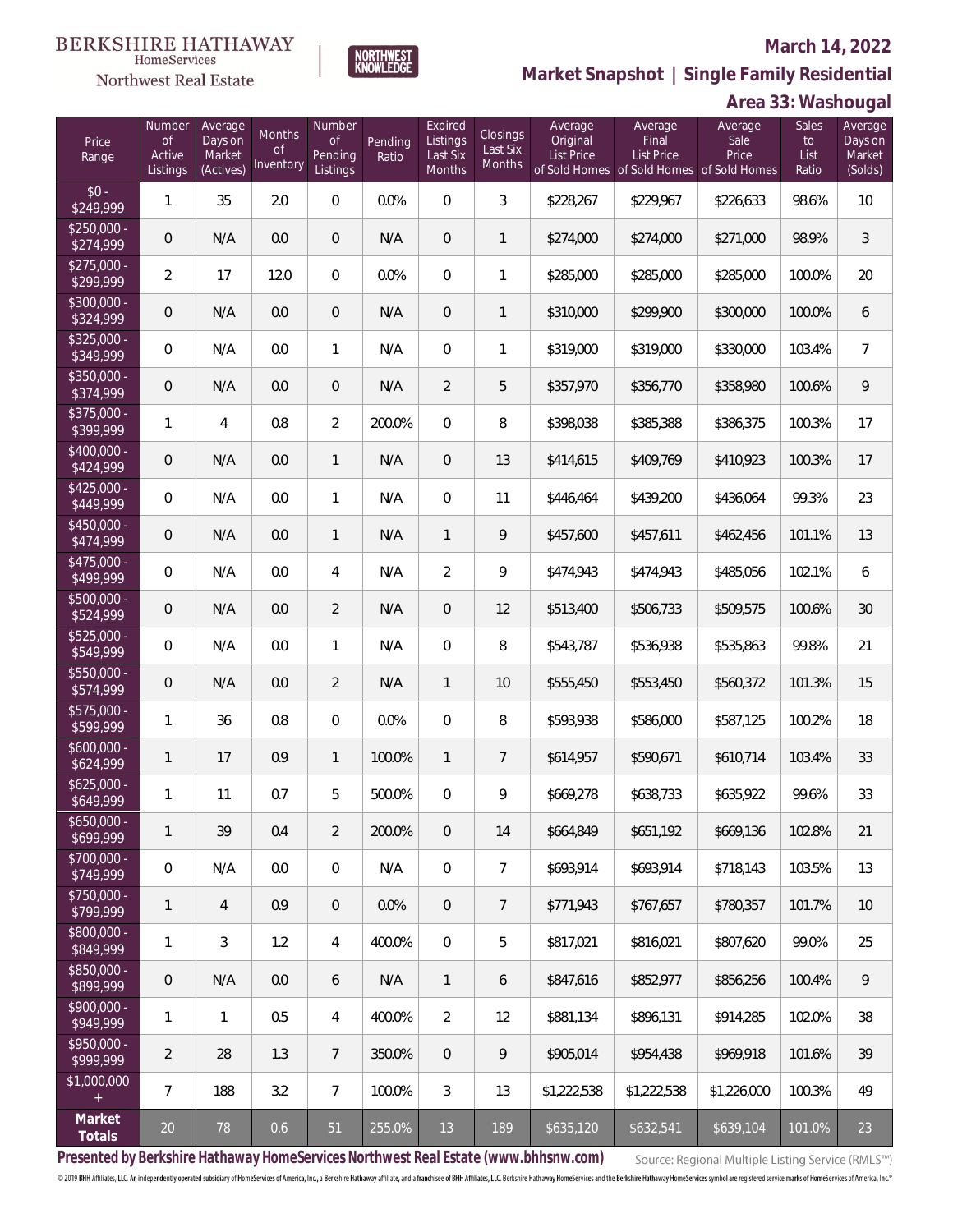## Northwest Real Estate



### **March 14, 2022**

**Areas 41 - 44: Felida, Salmon Creek Market Snapshot | Single Family Residential**

| Price<br>Range            | Number<br><b>of</b><br>Active<br>Listings | Average<br>Days on<br>Market<br>(Actives) | Months<br>0f<br>Inventory | Number<br><b>of</b><br>Pending<br>Listings | Pending<br>Ratio | Expired<br>Listings<br>Last Six<br>Months | <b>Closings</b><br>Last Six<br>Months | Average<br>Original<br><b>List Price</b> | Average<br>Final<br><b>List Price</b> | Average<br>Sale<br>Price<br>of Sold Homes of Sold Homes of Sold Homes | Sales<br>to<br>List<br>Ratio | Average<br>Days on<br>Market<br>(Solds) |
|---------------------------|-------------------------------------------|-------------------------------------------|---------------------------|--------------------------------------------|------------------|-------------------------------------------|---------------------------------------|------------------------------------------|---------------------------------------|-----------------------------------------------------------------------|------------------------------|-----------------------------------------|
| $$0 -$<br>\$274,999       | 1                                         | 60                                        | 2.0                       | $\overline{0}$                             | 0.0%             | $\overline{0}$                            | 3                                     | \$304,667                                | \$280,000                             | \$246,667                                                             | 88.1%                        | 71                                      |
| $$275,000 -$<br>\$299,999 | 0                                         | N/A                                       | 0.0                       | $\overline{0}$                             | N/A              | $\mathbf{1}$                              | 3                                     | \$280,000                                | \$280,000                             | \$283,000                                                             | 101.1%                       | 3                                       |
| $$300,000 -$<br>\$324,999 | 0                                         | N/A                                       | 0.0                       | $\mathbf{0}$                               | N/A              | $\mathbf{1}$                              | 3                                     | \$331,333                                | \$323,000                             | \$315,833                                                             | 97.8%                        | 18                                      |
| $$325,000 -$<br>\$349,999 | 0                                         | N/A                                       | 0.0                       | $\overline{0}$                             | N/A              | $\overline{0}$                            | $\overline{7}$                        | \$348,414                                | \$338,843                             | \$339,664                                                             | 100.2%                       | 26                                      |
| $$350.000 -$<br>\$374,999 | 1                                         | 3                                         | 0.4                       | 5                                          | 500.0%           | $\overline{0}$                            | 17                                    | \$357,941                                | \$358,235                             | \$361,147                                                             | 100.8%                       | 16                                      |
| $$375,000 -$<br>\$399,999 | 1                                         | 4                                         | 0.2                       | $7\overline{ }$                            | 700.0%           | 3                                         | 34                                    | \$381,954                                | \$381,057                             | \$385,601                                                             | 101.2%                       | 17                                      |
| $$400,000 -$<br>\$424,999 | $\overline{0}$                            | N/A                                       | 0.0                       | 5                                          | N/A              | $\mathbf{1}$                              | 33                                    | \$402,551                                | \$399,639                             | \$411,173                                                             | 102.9%                       | 14                                      |
| $$425,000 -$<br>\$449,999 | 4                                         | $\, 8$                                    | 0.6                       | 5                                          | 125.0%           | $\mathbf{1}$                              | 39                                    | \$429,599                                | \$428,596                             | \$434,935                                                             | 101.5%                       | 15                                      |
| \$450,000 -<br>\$474,999  | 10                                        | 11                                        | 1.3                       | 9                                          | 90.0%            | $\mathbf{1}$                              | 46                                    | \$451,596                                | \$448,847                             | \$459,422                                                             | 102.4%                       | 16                                      |
| \$475,000 -<br>\$499,999  | 4                                         | 10                                        | 0.4                       | 15                                         | 375.0%           | $\overline{2}$                            | 59                                    | \$476,208                                | \$475,134                             | \$485,326                                                             | 102.1%                       | 16                                      |
| \$500,000 -<br>\$524,999  | 1                                         | 4                                         | 0.1                       | 5                                          | 500.0%           | $\overline{0}$                            | 42                                    | \$488,932                                | \$492,030                             | \$508,659                                                             | 103.4%                       | 20                                      |
| \$525,000 -<br>\$549,999  | 4                                         | 18                                        | 0.6                       | 9                                          | 225.0%           | $\overline{0}$                            | 41                                    | \$532,029                                | \$523,222                             | \$536,125                                                             | 102.5%                       | 18                                      |
| \$550,000 -<br>\$574,999  | 3                                         | 4                                         | 0.8                       | $\overline{2}$                             | 66.7%            | $\overline{2}$                            | 22                                    | \$552,250                                | \$549,759                             | \$561,404                                                             | 102.1%                       | 20                                      |
| $$575,000 -$<br>\$599,999 | 3                                         | 9                                         | 0.7                       | 11                                         | 366.7%           | $\mathbf{1}$                              | 26                                    | \$574,121                                | \$572,702                             | \$587,755                                                             | 102.6%                       | 13                                      |
| $$600,000 -$<br>\$624,999 | 1                                         | 5                                         | 0.1                       | 5                                          | 500.0%           | $\overline{0}$                            | 42                                    | \$593,265                                | \$592,982                             | \$607,916                                                             | 102.5%                       | 19                                      |
| $$625,000 -$<br>\$649,999 | 3                                         | 4                                         | 1.3                       | $\overline{2}$                             | 66.7%            | $\overline{2}$                            | 14                                    | \$595,586                                | \$601,455                             | \$632,005                                                             | 105.1%                       | 13                                      |
| \$650,000 -<br>\$674,999  | $\overline{2}$                            | 4                                         | 1.0                       | 5                                          | 250.0%           | 3                                         | 12                                    | \$651,149                                | \$647,733                             | \$660,728                                                             | 102.0%                       | 25                                      |
| $$675,000 -$<br>\$699,999 | $\theta$                                  | N/A                                       | 0.0                       | 6                                          | N/A              | $\mathbf 0$                               | 17                                    | \$694,615                                | \$685,609                             | \$687,976                                                             | 100.3%                       | 14                                      |
| $$700,000 -$<br>\$749,999 | 3                                         | 8                                         | 0.8                       | 6                                          | 200.0%           | 4                                         | 23                                    | \$704,129                                | \$707,189                             | \$720,048                                                             | 101.8%                       | 13                                      |
| \$750,000 -<br>\$799,999  | $\overline{2}$                            | 444                                       | 0.5                       | 3                                          | 150.0%           | $\mathbf{1}$                              | 24                                    | \$754,844                                | \$749,377                             | \$768,855                                                             | 102.6%                       | 15                                      |
| \$800,000 -<br>\$849,999  | $\overline{2}$                            | $\overline{4}$                            | 2.4                       | 5                                          | 250.0%           | $\boldsymbol{0}$                          | 5                                     | \$803,020                                | \$819,920                             | \$825,980                                                             | 100.7%                       | 45                                      |
| \$850,000 -<br>\$899,999  | 1                                         | 12                                        | 0.5                       | 6                                          | 600.0%           | $\overline{2}$                            | 13                                    | \$864,046                                | \$864,046                             | \$872,746                                                             | 101.0%                       | 53                                      |
| \$900,000 -<br>\$949,999  | 1                                         | 34                                        | 0.6                       | $\mathbf{1}$                               | 100.0%           | $\mathbf{1}$                              | 10                                    | \$911,035                                | \$899,846                             | \$914,700                                                             | 101.7%                       | 12                                      |
| \$950,000 -<br>\$999,999  | $\mathbf 0$                               | N/A                                       | 0.0                       | $\overline{4}$                             | N/A              | $\overline{2}$                            | $\, 8$                                | \$922,088                                | \$922,088                             | \$971,000                                                             | 105.3%                       | 9                                       |
| \$1,000,000<br>$+$        | $\overline{2}$                            | 89                                        | 0.6                       | 4                                          | 200.0%           | $\overline{4}$                            | 20                                    | \$1,327,604                              | \$1,317,597                           | \$1,310,797                                                           | 99.5%                        | 16                                      |
| Market<br>Totals          | 49                                        | 31                                        | 0.5                       | 120                                        | 244.9%           | 32                                        | 563                                   | \$564,951                                | \$562,728                             | \$573,828                                                             | 102.0%                       | 18                                      |

**Presented by Berkshire Hathaway HomeServices Northwest Real Estate (www.bhhsnw.com)**

Source: Regional Multiple Listing Service (RMLS™)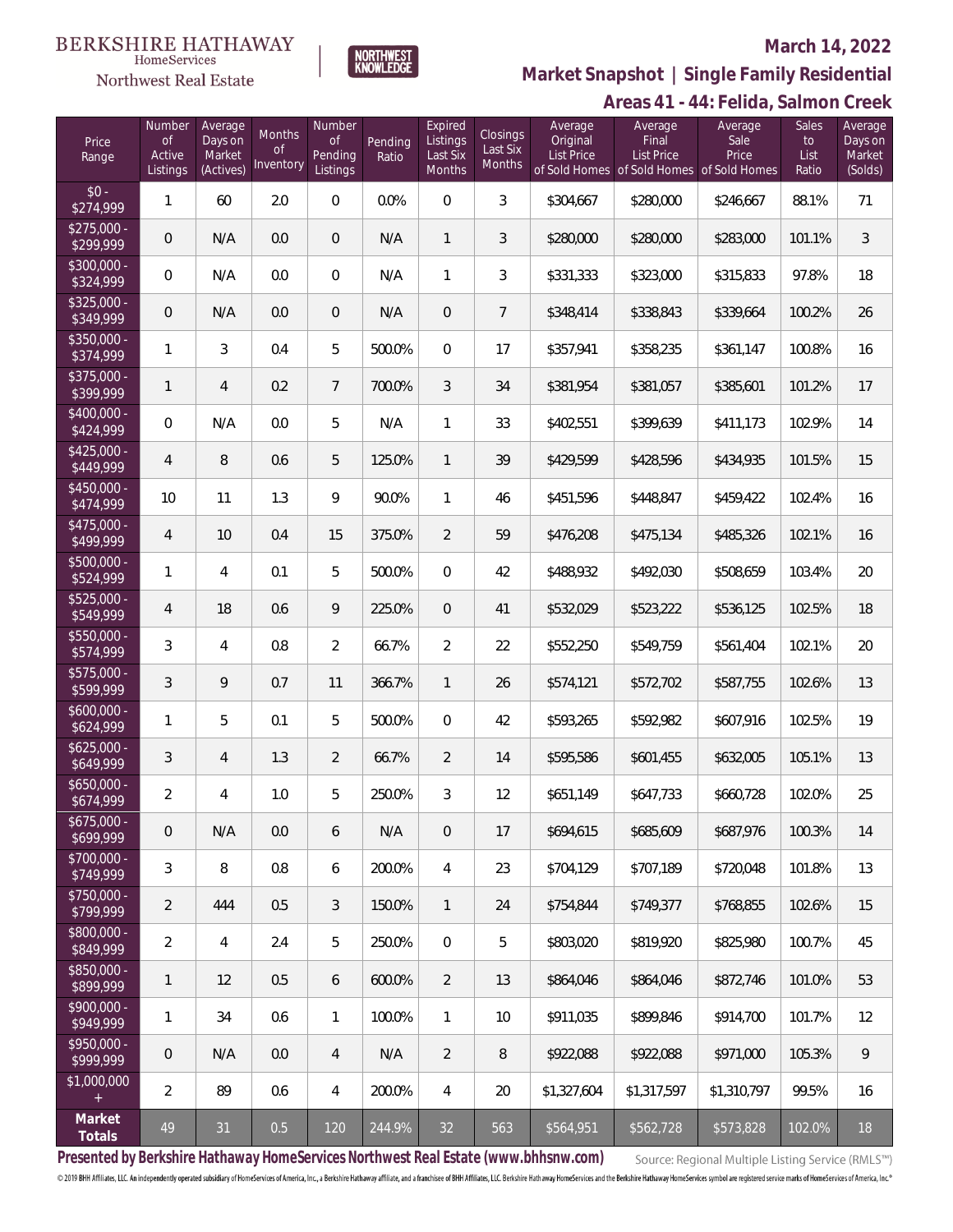## Northwest Real Estate

## **March 14, 2022**



**Market Snapshot | Single Family Residential**

| Price<br>Range                | Number<br><b>of</b><br>Active<br>Listings | Average<br>Days on<br>Market<br>(Actives) | Months<br><b>of</b><br>Inventory | Number<br><b>of</b><br>Pending<br>Listings | Pending<br>Ratio | Expired<br>Listings<br>Last Six<br>Months | Closings<br>Last Six<br>Months | Average<br>Original<br><b>List Price</b> | Average<br>Final<br><b>List Price</b> | Average<br>Sale<br>Price<br>of Sold Homes of Sold Homes of Sold Homes | Sales<br>to<br>List<br>Ratio | Average<br>Days on<br>Market<br>(Solds) |
|-------------------------------|-------------------------------------------|-------------------------------------------|----------------------------------|--------------------------------------------|------------------|-------------------------------------------|--------------------------------|------------------------------------------|---------------------------------------|-----------------------------------------------------------------------|------------------------------|-----------------------------------------|
| $$0 -$<br>\$299,999           | $\overline{0}$                            | N/A                                       | N/A                              | $\mathbf{1}$                               | N/A              | $\overline{0}$                            | $\overline{0}$                 | N/A                                      | N/A                                   | N/A                                                                   | N/A                          | N/A                                     |
| $$300,000 -$<br>\$324,999     | $\overline{0}$                            | N/A                                       | 0.0                              | $\overline{0}$                             | N/A              | $\overline{0}$                            | $\mathbf{1}$                   | \$319,000                                | \$299,000                             | \$300,000                                                             | 100.3%                       | 25                                      |
| $$325,000 -$<br>\$349,999     | $\overline{0}$                            | N/A                                       | N/A                              | 3                                          | N/A              | $\mathbf{0}$                              | $\overline{0}$                 | N/A                                      | N/A                                   | N/A                                                                   | N/A                          | N/A                                     |
| $$350,000 -$<br>\$374,999     | $\overline{0}$                            | N/A                                       | 0.0                              | $\mathsf{O}\xspace$                        | N/A              | $\overline{0}$                            | 4                              | \$428,450                                | \$368,200                             | \$367,725                                                             | 99.9%                        | 30                                      |
| $$375,000 -$<br>\$399,999     | 1                                         | $\overline{4}$                            | 0.3                              | 6                                          | 600.0%           | $\Omega$                                  | 20                             | \$440,990                                | \$391,360                             | \$391,056                                                             | 99.9%                        | 14                                      |
| $$400,000 -$<br>\$424,999     | $\overline{0}$                            | N/A                                       | 0.0                              | 15                                         | N/A              | $\mathbf{1}$                              | 28                             | \$425,286                                | \$413,593                             | \$412,144                                                             | 99.6%                        | 10                                      |
| $$425,000 -$<br>\$449,999     | $\mathsf{O}\xspace$                       | N/A                                       | 0.0                              | 16                                         | N/A              | $\mathbf{1}$                              | 27                             | \$433,269                                | \$430,646                             | \$435,977                                                             | 101.2%                       | 17                                      |
| $$450,000 -$<br>\$474,999     | 3                                         | 10                                        | 0.6                              | 15                                         | 500.0%           | $\overline{0}$                            | 30                             | \$457,799                                | \$458,011                             | \$460,160                                                             | 100.5%                       | 16                                      |
| $$475,000 -$<br>\$499,999     | 5                                         | 19                                        | 0.8                              | 15                                         | 300.0%           | $\Omega$                                  | 37                             | \$466,813                                | \$483,194                             | \$485,927                                                             | 100.6%                       | 30                                      |
| $$500,000 -$<br>\$524,999     | $\overline{0}$                            | N/A                                       | 0.0                              | 3                                          | N/A              | $\overline{0}$                            | 35                             | \$484,364                                | \$504,486                             | \$512,160                                                             | 101.5%                       | 28                                      |
| $$525,000 -$<br>\$549,999     | 3                                         | 45                                        | 0.5                              | 6                                          | 200.0%           | $\Omega$                                  | 39                             | \$511,271                                | \$533,527                             | \$535,954                                                             | 100.5%                       | 23                                      |
| \$550,000 -<br>\$574,999      | 10                                        | 21                                        | 1.8                              | 6                                          | 60.0%            | $\overline{2}$                            | 33                             | \$545,357                                | \$560,011                             | \$561,266                                                             | 100.2%                       | 20                                      |
| \$575,000 -<br>\$599,999      | 5                                         | 44                                        | 0.9                              | 10                                         | 200.0%           | $\overline{2}$                            | 32                             | \$569,679                                | \$582,490                             | \$586,764                                                             | 100.7%                       | 14                                      |
| $$600,000 -$<br>\$624,999     | $\overline{2}$                            | 20                                        | 0.4                              | 16                                         | 800.0%           | $\mathcal{S}$                             | 31                             | \$583,546                                | \$598,536                             | \$608,507                                                             | 101.7%                       | 13                                      |
| $$625,000 -$<br>\$649,999     | 8                                         | 13                                        | 1.9                              | $7\overline{ }$                            | 87.5%            | $\overline{0}$                            | 25                             | \$614,129                                | \$629,342                             | \$634,947                                                             | 100.9%                       | 21                                      |
| $$650,000 -$<br>\$674,999     | $\overline{0}$                            | N/A                                       | 0.0                              | 9                                          | N/A              | $\overline{4}$                            | 16                             | \$645,104                                | \$657,934                             | \$659,048                                                             | 100.2%                       | 17                                      |
| $$675,000 -$<br>\$699,999     | $\overline{2}$                            | 157                                       | 0.8                              | 6                                          | 300.0%           | 3                                         | 15                             | \$685,278                                | \$694,844                             | \$686,985                                                             | 98.9%                        | 18                                      |
| \$700,000 -<br>\$749,999      | 5                                         | 83                                        | 0.9                              | 11                                         | 220.0%           | $\mathbf{1}$                              | 32                             | \$709,718                                | \$716,937                             | \$720,336                                                             | 100.5%                       | 24                                      |
| \$750,000 -<br>\$799,999      | $\overline{2}$                            | 11                                        | 0.4                              | 10                                         | 500.0%           | $\overline{0}$                            | 32                             | \$752,082                                | \$766,794                             | \$770,044                                                             | 100.4%                       | 26                                      |
| \$800,000 -<br>\$849,999      | 3                                         | 22                                        | 1.5                              | 8                                          | 266.7%           | $\mathbf{1}$                              | 12                             | \$839,851                                | \$830,351                             | \$831,550                                                             | 100.1%                       | 25                                      |
| \$850,000 -<br>\$899,999      | 0                                         | N/A                                       | 0.0                              | 14                                         | N/A              | $\overline{0}$                            | 9                              | \$872,230                                | \$867,929                             | \$864,040                                                             | 99.6%                        | 25                                      |
| \$900,000 -<br>\$999,999      | 1                                         | 70                                        | 0.4                              | 9                                          | 900.0%           | $\mathbf{1}$                              | 14                             | \$973,350                                | \$943,343                             | \$939,779                                                             | 99.6%                        | 42                                      |
| \$1,000,000 -<br>\$1,249,999  | $\overline{2}$                            | 102                                       | 0.9                              | 9                                          | 450.0%           | 3                                         | 14                             | \$1,163,414                              | \$1,137,629                           | \$1,117,779                                                           | 98.3%                        | 38                                      |
| $$1,250,000$ -<br>\$1,499,999 | 3                                         | 83                                        | 2.0                              | $\overline{4}$                             | 133.3%           | $\overline{4}$                            | 9                              | \$1,375,711                              | \$1,344,667                           | \$1,335,333                                                           | 99.3%                        | 59                                      |
| \$1,500,000<br>$+$            | 3                                         | 113                                       | 2.3                              | 6                                          | 200.0%           | $\mathbf{1}$                              | 8                              | \$2,357,500                              | \$2,361,250                           | \$2,265,125                                                           | 95.9%                        | 34                                      |
| Market<br>Totals              | $58\,$                                    | $43\,$                                    | 0.7                              | 205                                        | 353.4%           | $27\,$                                    | 503                            | \$633,180                                | \$637,432                             | \$637,758                                                             | 100.1%                       | 22                                      |

**Presented by Berkshire Hathaway HomeServices Northwest Real Estate (www.bhhsnw.com)**

Source: Regional Multiple Listing Service (RMLS™)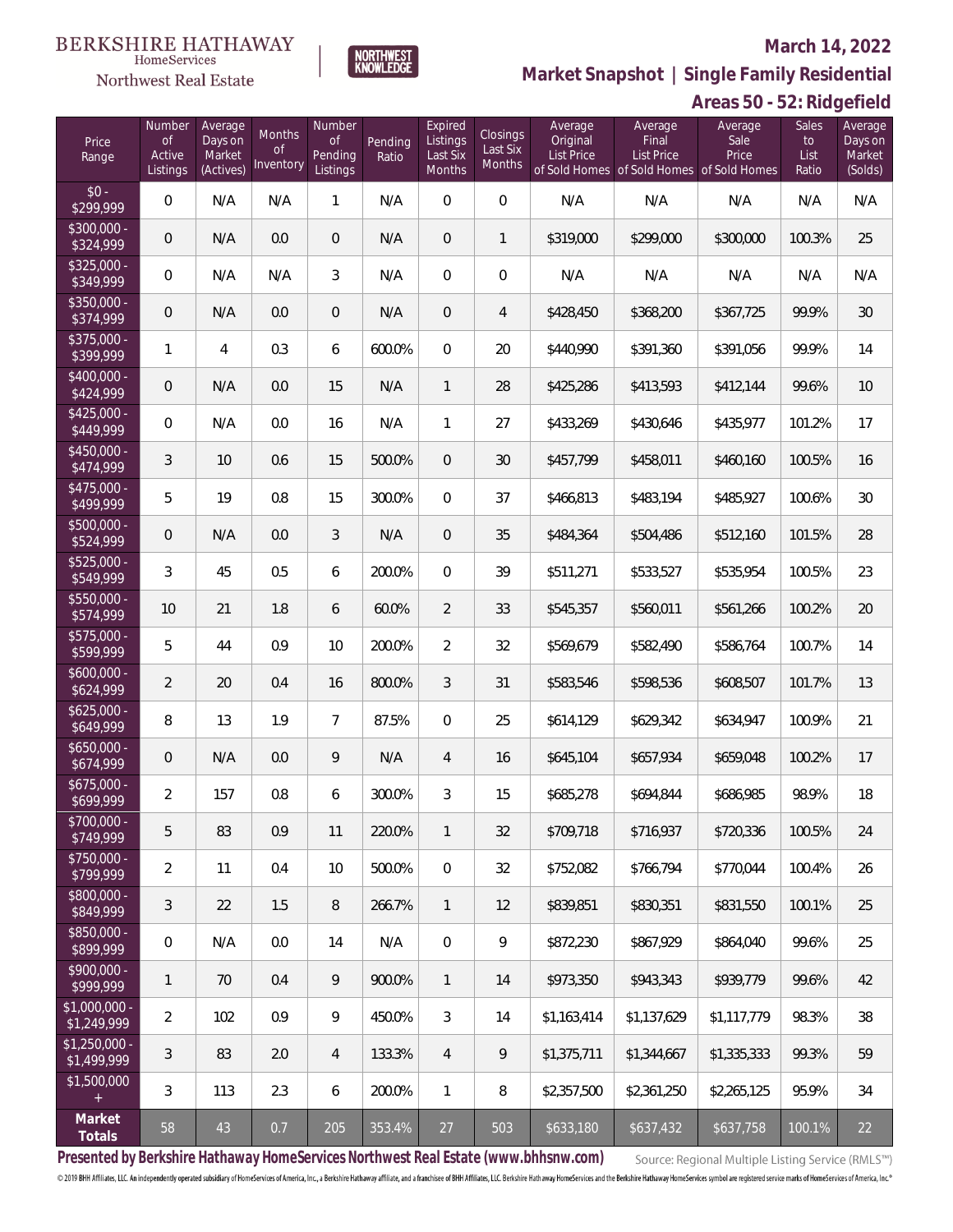## Northwest Real Estate

## **March 14, 2022**



**Market Snapshot | Single Family Residential**

## **Area 61: Battle Ground**

| Price<br>Range                    | Number<br><b>of</b><br>Active<br>Listings | Average<br>Days on<br>Market<br>(Actives) | Months<br><b>of</b><br>Inventory | Number<br><b>of</b><br>Pending<br>Listings | Pending<br>Ratio | Expired<br>Listings<br>Last Six<br>Months | Closings<br>Last Six<br>Months | Average<br>Original<br>List Price | Average<br>Final<br><b>List Price</b><br>of Sold Homes of Sold Homes of Sold Homes | Average<br>Sale<br>Price | Sales<br>to<br>List<br>Ratio | Average<br>Days on<br>Market<br>(Solds) |
|-----------------------------------|-------------------------------------------|-------------------------------------------|----------------------------------|--------------------------------------------|------------------|-------------------------------------------|--------------------------------|-----------------------------------|------------------------------------------------------------------------------------|--------------------------|------------------------------|-----------------------------------------|
| $$0 -$<br>\$274,999               | $\overline{0}$                            | N/A                                       | N/A                              | $\overline{0}$                             | N/A              | $\overline{0}$                            | $\overline{0}$                 | N/A                               | N/A                                                                                | N/A                      | N/A                          | N/A                                     |
| $$275,000 -$<br>\$299,999         | $\overline{0}$                            | N/A                                       | 0.0                              | $\overline{0}$                             | N/A              | $\overline{0}$                            | $\mathbf{1}$                   | \$350,000                         | \$350,000                                                                          | \$275,000                | 78.6%                        | $\overline{4}$                          |
| $$300,000 -$<br>\$324,999         | 0                                         | N/A                                       | 0.0                              | 1                                          | N/A              | $\overline{0}$                            | 3                              | \$296,633                         | \$296,633                                                                          | \$312,833                | 105.5%                       | 8                                       |
| $$325,000 -$<br>\$349,999         | $\mathbf{1}$                              | 144                                       | 0.6                              | $\overline{2}$                             | 200.0%           | 0                                         | 10                             | \$339,930                         | \$339,930                                                                          | \$337,430                | 99.3%                        | 33                                      |
| $$350,000 -$<br>\$374,999         | 0                                         | N/A                                       | 0.0                              | $\mathbf{1}$                               | N/A              | 1                                         | 9                              | \$377,511                         | \$357,967                                                                          | \$363,422                | 101.5%                       | 19                                      |
| $$375,000 -$<br>\$399,999         | $\mathbf{1}$                              | 17                                        | 0.2                              | 4                                          | 400.0%           | 0                                         | 32                             | \$390,842                         | \$384,186                                                                          | \$389,614                | 101.4%                       | 16                                      |
| $$400,000 -$<br>\$424,999         | $\mathbf{1}$                              | 11                                        | 0.2                              | $\overline{4}$                             | 400.0%           | $\Omega$                                  | 34                             | \$407,666                         | \$404,196                                                                          | \$411,616                | 101.8%                       | 14                                      |
| $$425,000 -$<br>\$449,999         | 3                                         | 11                                        | 0.5                              | 9                                          | 300.0%           | $\mathbf{1}$                              | 38                             | \$431,296                         | \$429,998                                                                          | \$433,760                | 100.9%                       | 15                                      |
| $$450,000 -$<br>\$474,999         | 3                                         | $\overline{7}$                            | 0.6                              | $\overline{4}$                             | 133.3%           | $\overline{0}$                            | 30                             | \$453,603                         | \$448,720                                                                          | \$458,767                | 102.2%                       | 15                                      |
| $$475,000 -$<br>$\sqrt{$499,999}$ | $\mathbf{1}$                              | $\overline{4}$                            | 0.2                              | 3                                          | 300.0%           | $\mathbf{1}$                              | 27                             | \$480,340                         | \$479,533                                                                          | \$487,780                | 101.7%                       | 8                                       |
| $$500,000 -$<br>\$524,999         | 0                                         | N/A                                       | 0.0                              | 3                                          | N/A              | $\overline{0}$                            | 34                             | \$504,984                         | \$500,945                                                                          | \$510,187                | 101.8%                       | 23                                      |
| $$525,000 -$<br>\$549,999         | 8                                         | 92                                        | 1.4                              | 10                                         | 125.0%           | $\overline{0}$                            | 35                             | \$527,977                         | \$528,270                                                                          | \$535,871                | 101.4%                       | 40                                      |
| \$550,000 -<br>\$574,999          | $\mathbf{1}$                              | 122                                       | 0.4                              | 10                                         | 1,000.0%         | $\Omega$                                  | 15                             | \$546,607                         | \$554,651                                                                          | \$563,155                | 101.5%                       | 23                                      |
| \$575,000 -<br>\$599,999          | $7\phantom{.}$                            | 77                                        | 1.8                              | 20                                         | 285.7%           | 3                                         | 24                             | \$592,864                         | \$585,814                                                                          | \$589,238                | 100.6%                       | 68                                      |
| $$600,000 -$<br>\$624,999         | 9                                         | 59                                        | 3.2                              | 10                                         | 111.1%           | $\overline{2}$                            | 17                             | \$598,367                         | \$607,696                                                                          | \$613,967                | 101.0%                       | 23                                      |
| $$625,000 -$<br>\$649,999         | 5                                         | 71                                        | 3.8                              | 6                                          | 120.0%           | $\overline{0}$                            | 8                              | \$607,838                         | \$633,357                                                                          | \$639,646                | 101.0%                       | 58                                      |
| $$650,000 -$<br>\$674,999         | $\overline{2}$                            | 79                                        | 1.7                              | $\overline{4}$                             | 200.0%           | $\Omega$                                  | $\overline{7}$                 | \$655,686                         | \$658,387                                                                          | \$658,402                | 100.0%                       | 122                                     |
| $$675,000 -$<br>\$699,999         | 3                                         | 41                                        | 1.3                              | 4                                          | 133.3%           | $\overline{0}$                            | 14                             | \$671,225                         | \$677,581                                                                          | \$688,989                | 101.7%                       | 31                                      |
| \$700,000 -<br>\$749,999          | 3                                         | 27                                        | 1.3                              | 6                                          | 200.0%           | $\mathbf{1}$                              | 14                             | \$703,100                         | \$706,006                                                                          | \$720,560                | 102.1%                       | 46                                      |
| \$750,000 -<br>\$799,999          | 1                                         | 3                                         | 0.5                              | $\mathbf{1}$                               | 100.0%           | $\overline{0}$                            | 12                             | \$751,292                         | \$773,679                                                                          | \$772,952                | 99.9%                        | 51                                      |
| \$800,000 -<br>\$849,999          | $\mathbf{1}$                              | 165                                       | 3.0                              | 3                                          | 300.0%           | $\mathbf 0$                               | $\overline{2}$                 | \$788,950                         | \$788,950                                                                          | \$823,800                | 104.4%                       | 5                                       |
| \$850,000 -<br>\$899,999          | 0                                         | N/A                                       | 0.0                              | $\mathbf{1}$                               | N/A              | $\overline{0}$                            | 7                              | \$856,129                         | \$835,843                                                                          | \$872,200                | 104.3%                       | 29                                      |
| \$900,000 -<br>\$949,999          | $\mathbf{1}$                              | 11                                        | 1.0                              | $\overline{2}$                             | 200.0%           | $\mathbf 0$                               | 6                              | \$930,067                         | \$893,800                                                                          | \$927,443                | 103.8%                       | 37                                      |
| \$950,000 -<br>\$999,999          | 1                                         | 11                                        | 1.2                              | $\mathbf{1}$                               | 100.0%           | $\mathbf{1}$                              | 5                              | \$1,028,800                       | \$971,800                                                                          | \$976,800                | 100.5%                       | 71                                      |
| \$1,000,000<br>$+$                | 3                                         | 121                                       | 0.8                              | 10                                         | 333.3%           | 3                                         | 24                             | \$1,415,857                       | \$1,371,200                                                                        | \$1,324,303              | 96.6%                        | 43                                      |
| Market<br>Totals                  | $55\,$                                    | 62                                        | 0.8                              | 119                                        | 216.4%           | 13                                        | 408                            | \$577,461                         | \$572,960                                                                          | \$577,415                | 100.8%                       | $30\,$                                  |

**Presented by Berkshire Hathaway HomeServices Northwest Real Estate (www.bhhsnw.com)**

Source: Regional Multiple Listing Service (RMLS™)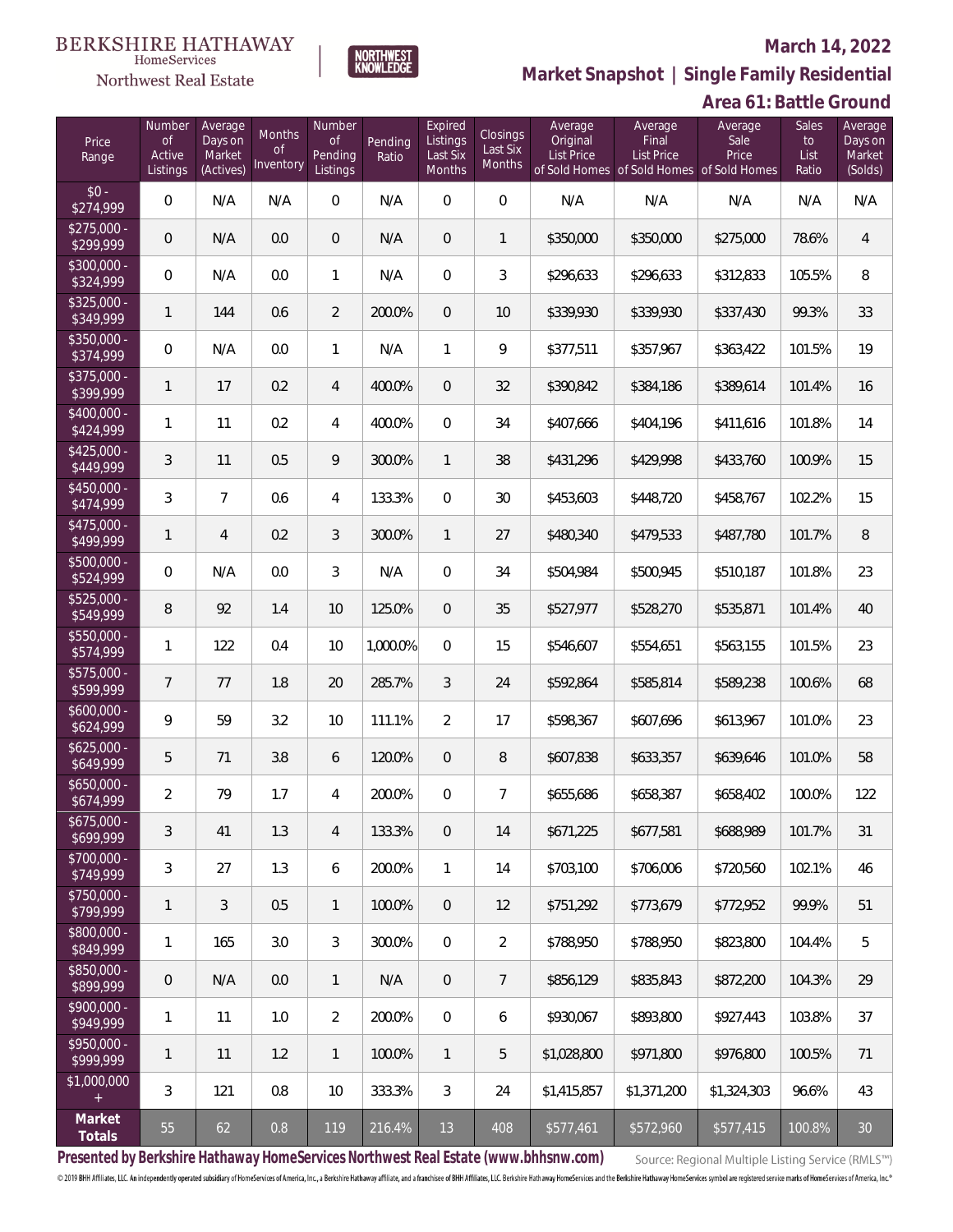# Northwest Real Estate



## **March 14, 2022**

**Area 62: Brush Prairie, Hockinson Market Snapshot | Single Family Residential**

| Price<br>Range                | Number<br><b>of</b><br>Active<br>Listings | Average<br>Days on<br>Market<br>(Actives) | Months<br><b>of</b><br>Inventory | Number<br><b>of</b><br>Pending<br>Listings | Pending<br>Ratio | Expired<br>Listings<br>Last Six<br>Months | Closings<br>Last Six<br>Months | Average<br>Original<br>List Price | Average<br>Final<br>List Price<br>of Sold Homes of Sold Homes of Sold Homes | Average<br>Sale<br>Price | Sales<br>to<br>List<br>Ratio | Average<br>Days on<br>Market<br>(Solds) |
|-------------------------------|-------------------------------------------|-------------------------------------------|----------------------------------|--------------------------------------------|------------------|-------------------------------------------|--------------------------------|-----------------------------------|-----------------------------------------------------------------------------|--------------------------|------------------------------|-----------------------------------------|
| $$0 -$<br>\$274,999           | 0                                         | N/A                                       | N/A                              | 0                                          | N/A              | $\mathbf 0$                               | $\mathbf 0$                    | N/A                               | N/A                                                                         | N/A                      | N/A                          | N/A                                     |
| $$275,000 -$<br>\$299,999     | 0                                         | N/A                                       | N/A                              | $\mathbf 0$                                | N/A              | $\overline{0}$                            | $\mathbf 0$                    | N/A                               | N/A                                                                         | N/A                      | N/A                          | N/A                                     |
| \$300,000 -<br>\$324,999      | 0                                         | N/A                                       | 0.0                              | 0                                          | N/A              | $\mathbf 0$                               | $\mathbf{1}$                   | \$325,000                         | \$325,000                                                                   | \$300,000                | 92.3%                        | $\overline{2}$                          |
| \$325,000 -<br>\$349,999      | 0                                         | N/A                                       | 0.0                              | $\mathbf 0$                                | N/A              | 0                                         | 1                              | \$319,900                         | \$319,900                                                                   | \$330,000                | 103.2%                       | 5                                       |
| $$350,000 -$<br>\$374,999     | 0                                         | N/A                                       | 0.0                              | 0                                          | N/A              | $\mathbf 0$                               | 8                              | \$366,774                         | \$362,899                                                                   | \$363,725                | 100.2%                       | 8                                       |
| \$375,000 -<br>\$399,999      | 0                                         | N/A                                       | 0.0                              | 5                                          | N/A              | 0                                         | 21                             | \$388,881                         | \$385,229                                                                   | \$387,495                | 100.6%                       | 34                                      |
| \$400,000 -<br>\$424,999      | 1                                         | 75                                        | 0.2                              | 11                                         | 1,100.0%         | 1                                         | 28                             | \$405,207                         | \$404,386                                                                   | \$411,268                | 101.7%                       | 13                                      |
| \$425,000 -<br>\$449,999      | $\mathbf{1}$                              | 19                                        | 0.2                              | 10                                         | 1,000.0%         | $\mathbf{1}$                              | 37                             | \$453,243                         | \$452,581                                                                   | \$436,435                | 96.4%                        | 9                                       |
| \$450,000 -<br>\$474,999      | 1                                         | 4                                         | 0.2                              | 8                                          | 800.0%           | $\overline{0}$                            | 38                             | \$482,087                         | \$478,974                                                                   | \$459,519                | 95.9%                        | 16                                      |
| \$475,000 -<br>\$499,999      | $\overline{2}$                            | $\, 8$                                    | 0.4                              | 6                                          | 300.0%           | $\mathbf{1}$                              | 33                             | \$475,784                         | \$477,996                                                                   | \$487,297                | 101.9%                       | 18                                      |
| \$500,000 -<br>\$524,999      | 1                                         | 12                                        | 0.1                              | 10                                         | 1,000.0%         | 1                                         | 48                             | \$497,041                         | \$496,559                                                                   | \$510,683                | 102.8%                       | 17                                      |
| \$525,000 -<br>\$549,999      | 5                                         | 81                                        | 0.6                              | 26                                         | 520.0%           | $\overline{2}$                            | 47                             | \$512,014                         | \$521,856                                                                   | \$537,084                | 102.9%                       | 32                                      |
| \$550,000 -<br>\$574,999      | 1                                         | $\overline{2}$                            | 0.2                              | 20                                         | 2,000.0%         | $\overline{2}$                            | 40                             | \$547,755                         | \$548,393                                                                   | \$561,520                | 102.4%                       | 13                                      |
| $$575,000 -$<br>\$599,999     | $\overline{2}$                            | 15                                        | 0.4                              | 18                                         | 900.0%           | $\overline{4}$                            | 33                             | \$576,801                         | \$579,209                                                                   | \$584,546                | 100.9%                       | 19                                      |
| $$600,000 -$<br>\$624,999     | 4                                         | 75                                        | 1.0                              | 10                                         | 250.0%           | $\mathbf{0}$                              | 25                             | \$582,160                         | \$596,260                                                                   | \$612,985                | 102.8%                       | 37                                      |
| $$625,000 -$<br>\$649,999     | 3                                         | 58                                        | 1.5                              | 15                                         | 500.0%           | 3                                         | 12                             | \$610,142                         | \$609,435                                                                   | \$634,436                | 104.1%                       | 15                                      |
| $$650,000 -$<br>\$674,999     | 1                                         | 42                                        | 0.5                              | 7                                          | 700.0%           | $\overline{2}$                            | 13                             | \$660,162                         | \$657,623                                                                   | \$660,364                | 100.4%                       | $30\,$                                  |
| $$675,000 -$<br>\$699,999     | 5                                         | 85                                        | 1.4                              | $\overline{7}$                             | 140.0%           | 3                                         | 21                             | \$692,845                         | \$686,945                                                                   | \$687,992                | 100.2%                       | 15                                      |
| \$700,000 -<br>\$749,999      | 4                                         | 34                                        | 1.3                              | 8                                          | 200.0%           | $\overline{2}$                            | 18                             | \$718.967                         | \$708,328                                                                   | \$720,736                | 101.8%                       | 19                                      |
| \$750,000 -<br>\$799,999      | 9                                         | 60                                        | 6.0                              | 10                                         | 111.1%           | 5                                         | 9                              | \$719.256                         | \$740,662                                                                   | \$764,073                | 103.2%                       | 13                                      |
| \$800,000 -<br>\$849,999      | $\overline{2}$                            | 67                                        | 3.0                              | 13                                         | 650.0%           | $\overline{0}$                            | 4                              | \$813,475                         | \$810,975                                                                   | \$816,250                | 100.7%                       | 26                                      |
| \$850,000 -<br>\$899,999      | 1                                         | 17                                        | 1.0                              | 12                                         | 1,200.0%         | $\mathbf{1}$                              | 6                              | \$861.483                         | \$856,483                                                                   | \$865,667                | 101.1%                       | 11                                      |
| \$900,000 -<br>\$999,999      | 3                                         | 147                                       | 2.3                              | $\overline{2}$                             | 66.7%            | $\mathbf{1}$                              | 8                              | \$961,538                         | \$937,163                                                                   | \$962,813                | 102.7%                       | 24                                      |
| $$1,000,000$ -<br>\$1,249,999 | 1                                         | 19                                        | 0.8                              | $\mathbf 0$                                | 0.0%             | $\mathbf{1}$                              | 8                              | \$1,152,463                       | \$1,103,088                                                                 | \$1,074,899              | 97.4%                        | 60                                      |
| \$1,250,000                   | 8                                         | 89                                        | 4.0                              | $\overline{0}$                             | 0.0%             | $\overline{2}$                            | 12                             | \$1,887,158                       | \$1,903,200                                                                 | \$1,856,958              | 97.6%                        | 130                                     |
| Market<br>Totals              | 55                                        | 64                                        | 0.7                              | 198                                        | 360.0%           | 32                                        | 471                            | \$584,186                         | \$584,387                                                                   | \$588,651                | 100.7%                       | 23                                      |

**Presented by Berkshire Hathaway HomeServices Northwest Real Estate (www.bhhsnw.com)**

Source: Regional Multiple Listing Service (RMLS™)